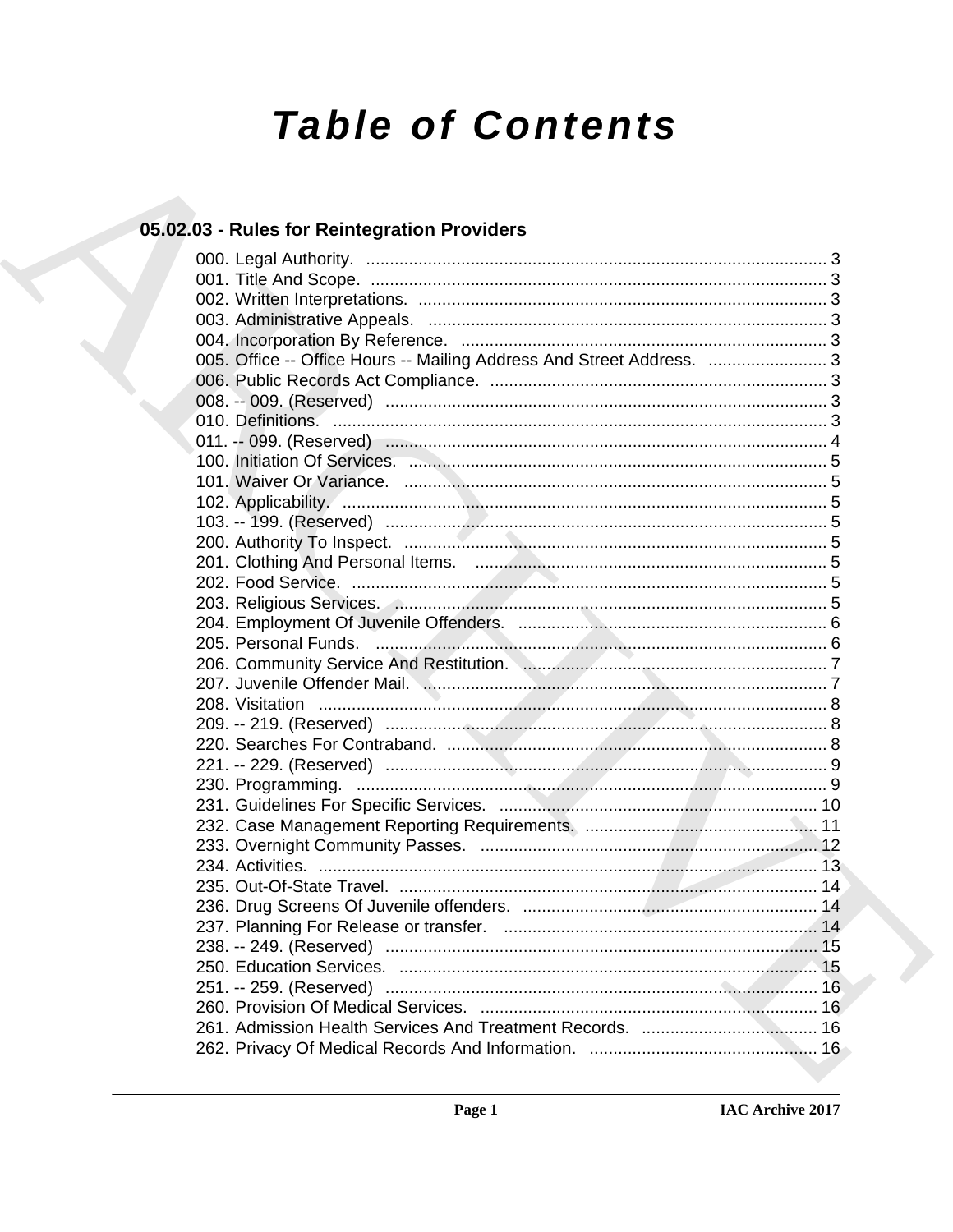# Table of Contents (cont'd)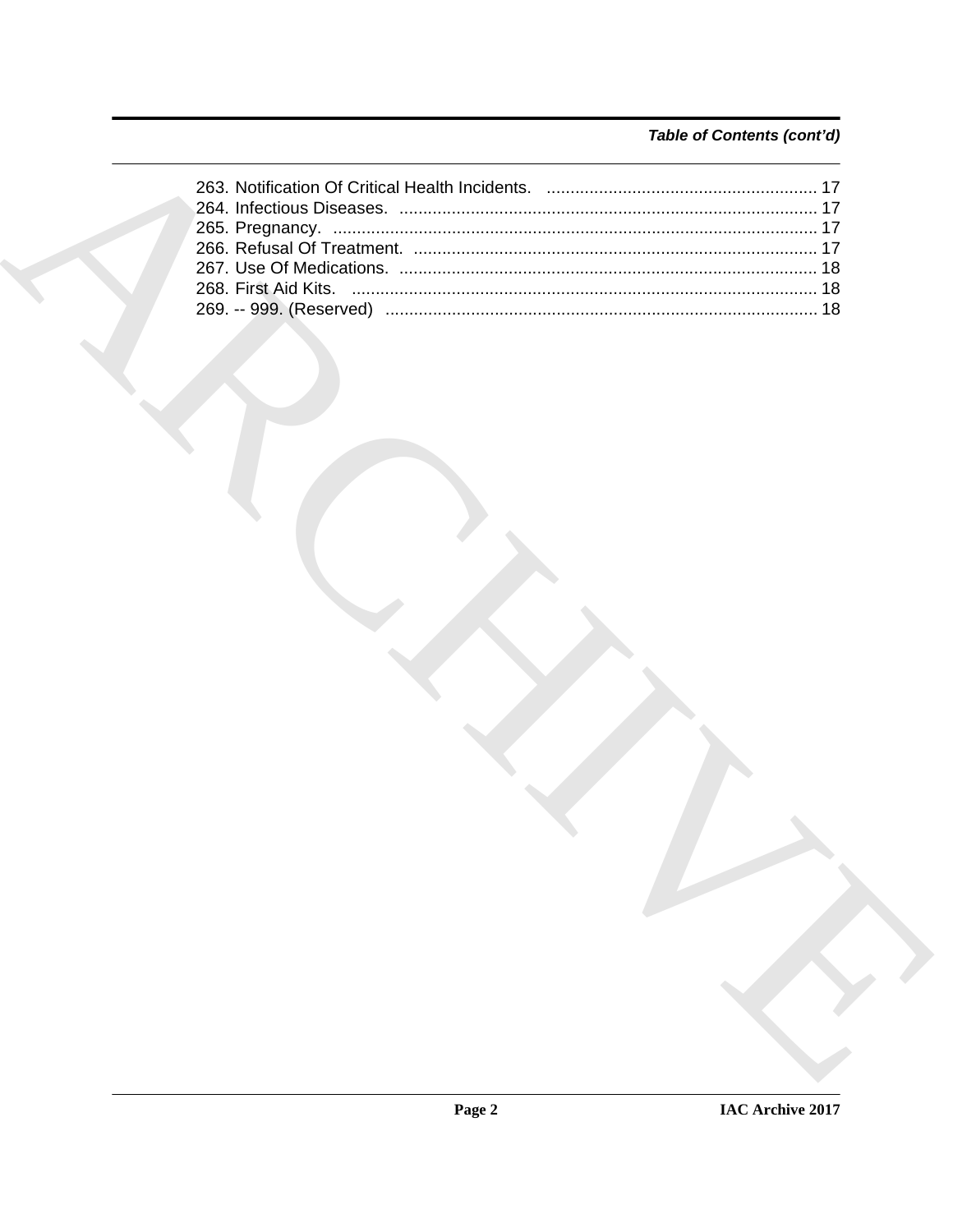#### **IDAPA 05 TITLE 02 CHAPTER 03**

#### <span id="page-2-16"></span>**05.02.03 - RULES FOR REINTEGRATION PROVIDERS**

#### <span id="page-2-14"></span><span id="page-2-1"></span><span id="page-2-0"></span>**000. LEGAL AUTHORITY.**

**01. Section 20-504(10), Idaho Code**. Pursuant to Section 20-504(10), Idaho Code, the Department shall establish minimum standards for the operations of all private residential and nonresidential facilities and programs which provide services to juvenile offenders committed to the department. (4-11-15) programs which provide services to juvenile offenders committed to the department.

<span id="page-2-17"></span>**02. Section 20-504(12), Idaho Code**. Pursuant to Section 20-504(12), Idaho Code, the Department shall have authority to adopt such administrative rules pursuant to the procedures provided in Chapter 52, Title 67, Idaho Code, as are deemed necessary or appropriate for the functioning of the department and the implementation and administration of the Juvenile Corrections Act. (4-11-15) and administration of the Juvenile Corrections Act.

<span id="page-2-15"></span>**03. Interstate Compact on Juveniles**. By the provisions of Sections 16-1901, et seq., Idaho Code, the "Interstate Compact on Juveniles," the Department is authorized to promulgate rules and regulations to carry out more effectively the terms of the compact. more effectively the terms of the compact.

#### <span id="page-2-20"></span><span id="page-2-2"></span>**001. TITLE AND SCOPE.**

<span id="page-2-22"></span>**01.** Title. These rules shall be cited as IDAPA 05.02.03, "Rules for Reintegration Providers," IDAPA 02. Chapter 03. (4-11-15) 05, Title 02, Chapter 03.

<span id="page-2-21"></span>**Scope**. These rules are established to ensure that the juvenile corrections system in Idaho will be consistently based on the following principles: accountability; community protection; and competency development. These rules apply to providers of reintegration and independent living skills that coordinate needed treatment services identified in individual service implementation plans. (4-11-15)

#### <span id="page-2-23"></span><span id="page-2-3"></span>**002. WRITTEN INTERPRETATIONS.**

In accordance with Section 67-5201(19)(b)(iv), Idaho Code, this agency has written statements which pertain to the interpretations of these rules. The document is available for public inspection and copying at cost at the Idaho Department of Juvenile Corrections, 954 W. Jefferson St., P.O. Box 83720, Boise, Idaho 83720-0285. (4-11-15)

#### <span id="page-2-10"></span><span id="page-2-4"></span>**003. ADMINISTRATIVE APPEALS.**

This chapter does not provide for appeal of the administrative requirements for providers. (4-11-15)

#### <span id="page-2-13"></span><span id="page-2-5"></span>**004. INCORPORATION BY REFERENCE.**

There are no documents incorporated by reference into these rules. (4-11-15)

#### <span id="page-2-18"></span><span id="page-2-6"></span>**005. OFFICE -- OFFICE HOURS -- MAILING ADDRESS AND STREET ADDRESS.**

**CHAPTER 03**<br> **CHARCHIVE CONTROVIDUATIVE CONTROVIDUATION** PROVIDERS<br> **CHARCHIVE CONTROVIDUATIVE CONTROVIDUATION** CONTROVIDUATION (AND CONTROVIDUATION)<br> **CHARCHIVE CONTROVIDUATION**<br> **CHARCHIVE CONTROVIDUATION**<br> **CHARCHIVE** The Idaho Department of Juvenile Corrections is located at 954 W. Jefferson St., Idaho 83720-0285. Business hours are typically 8 a.m. to 5 p.m., Monday through Friday, excluding holidays. Mail regarding the Idaho Department of Juvenile Corrections' rules should be directed to 954 W. Jefferson St., P.O. Box 83720, Boise, Idaho 83720-0285. The telephone number of the office is (208) 334-5100 and the telecommunications relay service of the office is 1 (800) 377-1363 or 711. The facsimile number of the office is (208) 334-5120. (4-11-15)

#### <span id="page-2-19"></span><span id="page-2-7"></span>**006. PUBLIC RECORDS ACT COMPLIANCE.**

The records associated with the providers are juvenile records of the Idaho Department of Juvenile Corrections, and are subject to the Idaho Public Records Act, Title 74, Chapter 1, Idaho Code. (4-11-15)

#### <span id="page-2-8"></span>**008. -- 009. (RESERVED)**

#### <span id="page-2-9"></span>**010. DEFINITIONS.**

<span id="page-2-12"></span><span id="page-2-11"></span>**01. Body Cavity Search**. The examination and possible intrusion into the rectal or vaginal cavities to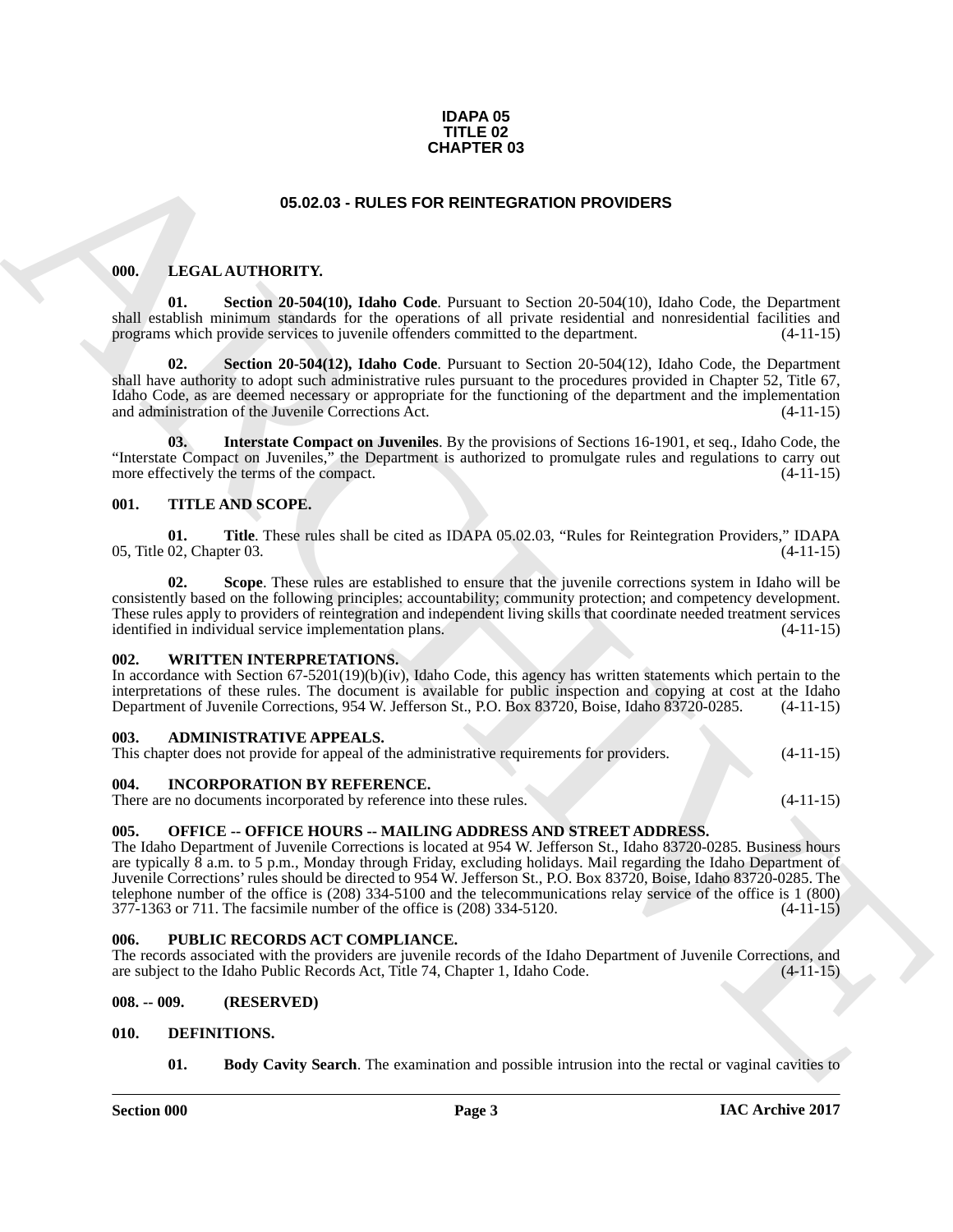<span id="page-3-1"></span>detect contraband. It is performed only by the medical health professional. (3-25-16)

**02. Body Search, Clothed**. Also referred to as a Pat Search. A search during which a juvenile offender is not required to remove their clothing, with the exception of such items as a jacket, hat, socks and shoes. (4-11-15)

<span id="page-3-2"></span>**03. Body Search, Unclothed**. Also referred to as a Strip Search. A search during which a juvenile offender is required to remove all clothing that is conducted by a medical health professional.  $(4-11-15)$ 

<span id="page-3-3"></span>**04. Education Plan**. A written plan for general education students outlining the coursework they will complete each year towards meeting the Idaho Common Core Standards recommended coursework for their grade level based on assessed academic, emotional, developmental and behavioral needs, and competencies. Students qualifying for Individuals with Disabilities Education Act (IDEA) services will have an Individual Education Plan<br>(1-11-15) (4-11-15)  $(IEP)$  in lieu of an education plan.

<span id="page-3-4"></span>**05.** General Education Student. A student who does not qualify for special education services under the Individuals with Disabilities Education Act (IDEA). (4-11-15)

<span id="page-3-5"></span>**06. Health Services**. Including, but not limited to, routine and emergency medical, dental, optical, obstetrics, mental health, or other related health service. (4-11-15)

<span id="page-3-7"></span><span id="page-3-6"></span>**07.** Independent Living Services. Services that increase a juvenile offender's ability to achieve lence in the community. (4-11-15) independence in the community.

**Department of Juvenile Connections**<br>
Sociological Prophetical Superior Connections<br>
Sociological Prophetical Superior Connections<br>
Sociological Prophetical Superior Connections and prophetical Connections and the same of **08. Individual Community Pass**. Any instance in which a juvenile offender leaves the residential treatment provider's facility for a planned activity, without direct supervision by at least one (1) residential treatment provider or department staff. Regular school or work attendance, regular participation in off-site treatment sessions or groups and other regular off-site activities specifically included in the service implementation plan or written reintegration plan and approved by the juvenile services coordinator are not included in this definition. Individual community passes include, but are not limited to: (4-11-15)

| а. | Day passes alone or with family or other, approved individuals;                   | $(4-11-15)$ |
|----|-----------------------------------------------------------------------------------|-------------|
| b. | Day or overnight home visits;                                                     | $(4-11-15)$ |
| c. | Recreational activities not otherwise approved as a part of a group activity; and | $(4-11-15)$ |

<span id="page-3-9"></span><span id="page-3-8"></span>**d.** Funeral leave. (4-11-15)

**09. Individual Education Plan (IEP)**. A written document (developed collaboratively by parents and school personnel) which outlines the special education program for a student with a disability and is based on assessed academic, emotional, developmental and behavioral needs, and competencies. This document is developed, reviewed, and revised at an IEP meeting at least annually. (4-11-15)

**10. Medical Health Professional**. An individual who meets the applicable state's criteria as a licensed  $\lambda$ , nurse practitioner, physician assistant, physician or the equivalent.  $(4-11-15)$ LPN, RN, nurse practitioner, physician assistant, physician or the equivalent.

<span id="page-3-10"></span>**Privileged Mail.** Mail between the juvenile offender and their attorneys, legal aid services, other agencies providing legal services to juvenile, or paraprofessionals having legitimate association with such agencies; judges and clerks of federal, state and county courts; public officials and their authorized representatives acting in their official capacities; and the communications with clergy of the juvenile's faith. (4-11-15) their official capacities; and the communications with clergy of the juvenile's faith.

<span id="page-3-11"></span>**12. Reintegration Placement**. The placement of a juvenile offender receiving independent living and reintegration skills services from the provider. This placement may be with a host family, in a group setting, or in an apartment. (4-11-15)

<span id="page-3-0"></span>**011. -- 099. (RESERVED)**

**Section 010 Page 4**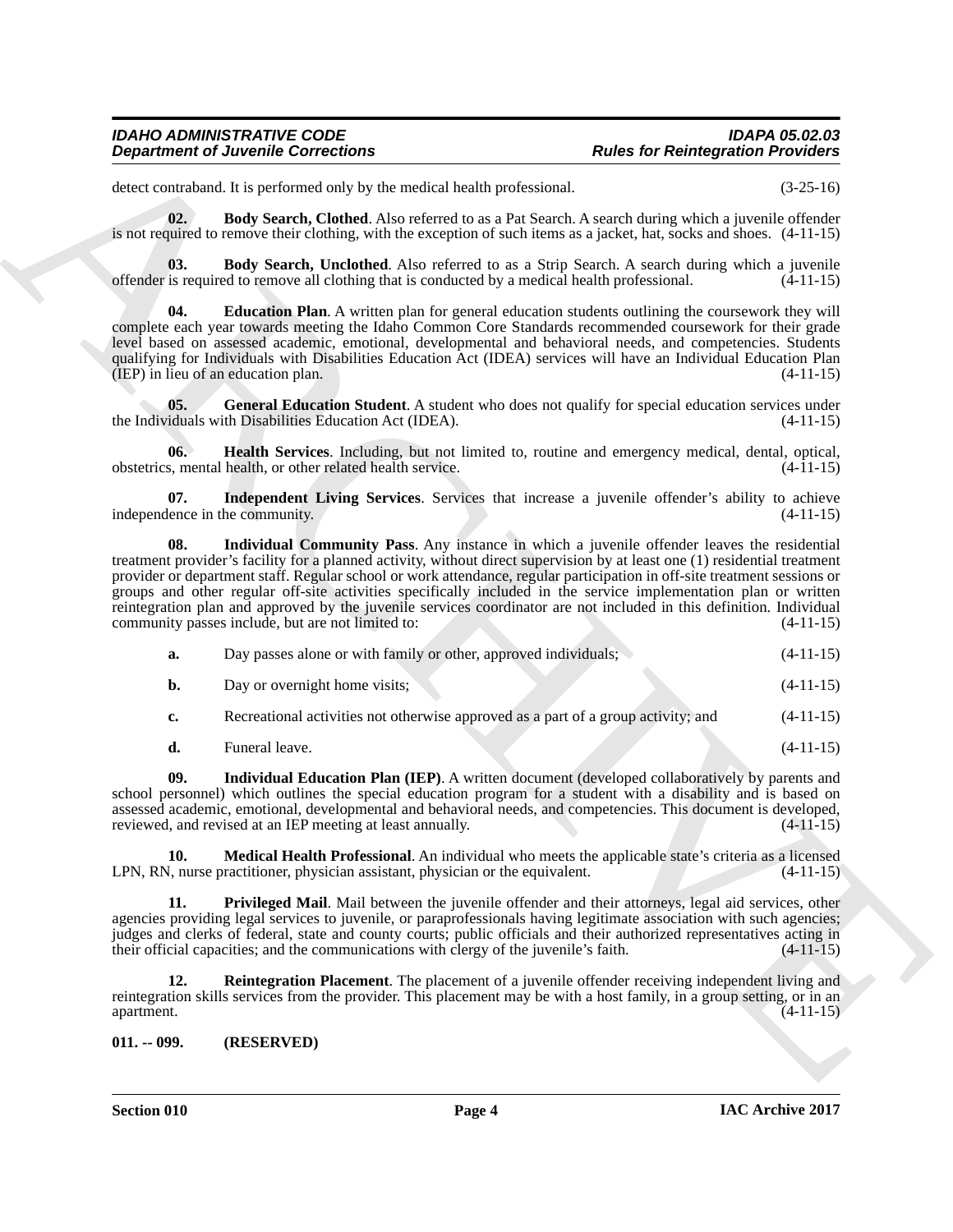#### <span id="page-4-14"></span><span id="page-4-0"></span>**100. INITIATION OF SERVICES.**

Juveniles are committed to the department under the provisions of the Juvenile Corrections Act (Sections 20-501 through 20-549, Idaho Code). (4-11-15)

#### <span id="page-4-20"></span><span id="page-4-1"></span>**101. WAIVER OR VARIANCE.**

Minimum program standards established herein shall apply to all services provided by the provider. Any waiver or variance from the standards stated in these rules must receive prior written approval from the department and must be attached as a formal amendment to the contract. (4-11-15)

#### <span id="page-4-8"></span><span id="page-4-2"></span>**102. APPLICABILITY.**

This chapter applies to providers of reintegration and independent living skills that coordinate needed treatment services identified in individual service implementation plans. Reintegration providers must also abide by IDAPA<br>05.02.01. "Rules for Residential Treatment Providers." 05.02.01, "Rules for Residential Treatment Providers."

#### <span id="page-4-3"></span>**103. -- 199. (RESERVED)**

#### <span id="page-4-9"></span><span id="page-4-4"></span>**200. AUTHORITY TO INSPECT.**

<span id="page-4-10"></span>**Inspections**. The department shall have the authority to conduct reviews of programs, program operations, juvenile offender placements, and facilities to ensure the provider's compliance with these rules. The provider shall cooperate with the department's review, and must provide access to the facility and all juvenile records for juveniles in department custody, as deemed necessary by the department. However, in order to more fully assess the operation of the program, aggregate data and information for all juveniles must be made available. (4-11-15)

<span id="page-4-11"></span>**02.** Site Visit. If the juvenile offender is living independently, the juvenile services coordinator or shall conduct site visits of the residence prior to occupancy.  $(4-11-15)$ designee shall conduct site visits of the residence prior to occupancy.

#### <span id="page-4-12"></span><span id="page-4-5"></span>**201. CLOTHING AND PERSONAL ITEMS.**

**Experiment of June 16 Concernent and the provision of the Neutrale Mechanism of the Secondary Concernent and Secondary 1980. The state of the Secondary 1981 and Secondary 1981 and Secondary 1981 and Secondary 1981 and Se** The reintegration provider must ensure that the juvenile offender has sufficient clothing. The provider shall not require the juvenile offender to purchase clothing with the juvenile's personal funds unless the purchase is above and beyond the basic requirements of the provider. Any clothing purchased with the juvenile offender's personal funds must be documented. The provider will ensure the juvenile is provided proper care and cleaning of clothing in the juvenile offender's possession. All clothing and incidentals become the property of the juvenile offender upon release. (4-11-15)

#### <span id="page-4-13"></span><span id="page-4-6"></span>**202. FOOD SERVICE.**

The reintegration provider must ensure that the juvenile has sufficient food at all times. The provider shall not require the juvenile offender to purchase food with the juvenile's personal funds unless the purchase is above and beyond the basic requirements of the provider. Shopping, meal preparation, planning and proper nutrition must be part of the independent living skills.

#### <span id="page-4-15"></span><span id="page-4-7"></span>**203. RELIGIOUS SERVICES.**

The reintegration provider must ensure that attendance at religious services is voluntary. No juvenile offender shall be required to attend religious services, and no juvenile offender shall be penalized for not attending nor given privileges for certain attendance. (4-11-15) for certain attendance.

<span id="page-4-19"></span>**01. Voluntary Practice**. All juvenile offenders must be provided the opportunity to voluntarily practice their respective religions in a manner and to the extent that will not compromise the safety, security, emotional, or physical well-being of the juvenile offenders in the program or residence. (4-11-15) emotional, or physical well-being of the juvenile offenders in the program or residence.

<span id="page-4-16"></span>**02. Attendance**. Juvenile offenders may be permitted to attend religious services of their choice in the community as long as community safety is ensured. (4-11-15)

**03.** Transportation. The reintegration provider must, when reasonably possible, arrange transportation for those juvenile offenders who desire to take part in religious activities of their choice in the community. (4-11-15)

<span id="page-4-18"></span><span id="page-4-17"></span>**04.** Risk to Community. If the juvenile offender cannot attend religious services in the community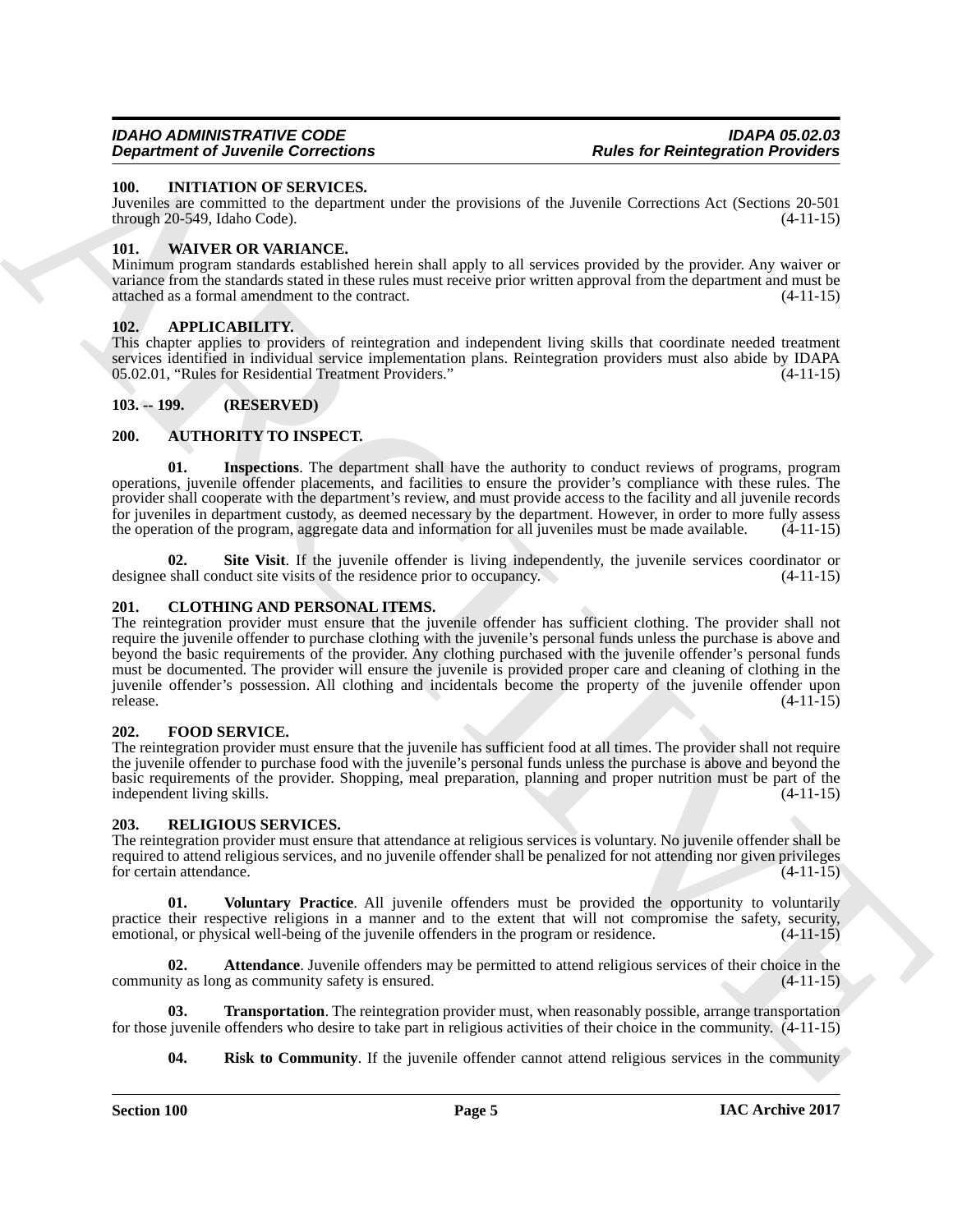because staff has reason to believe he would attempt to escape, or otherwise present a risk to the safety of the community, the provider must make every reasonable effort to ensure that he has the opportunity to participate in religious services of his choice at the program or residence. (4-11-15)

<span id="page-5-7"></span>**05. Visits**. Juvenile offenders must be permitted to receive visits from representatives of their respective faiths. (4-11-15)

### <span id="page-5-3"></span><span id="page-5-2"></span><span id="page-5-0"></span>**204. EMPLOYMENT OF JUVENILE OFFENDERS.**

**Experimented Metallin and Sometimes Constraints (Sometimes Proposition Proposition Proposition Proposition Activity (Sometimes Proposition Proposition Proposition Proposition Proposition Proposition Proposition Propositi Employment**. If juvenile offender employment away from the program site is a part of the program, written policy and procedure must provide that program resources and staff time are devoted to helping employable juvenile offenders locate employment. The reintegration provider must ensure that each employment opportunity meets all legal and regulatory requirements for juvenile employment. The juvenile offender's employer must be consulted at least monthly by the provider concerning the juvenile offender's work abilities and performance on the job-site. Additionally, the provider must make checks on the job-site at least twice monthly to ensure the juvenile offender is working under acceptable conditions, and must document these checks in the juvenile offender's progress report. Under no circumstances should staff or the families of staff benefit financially, or otherwise, from work done by juvenile offenders in the program. work done by juvenile offenders in the program.

<span id="page-5-4"></span>**02. Employment Opportunities**. Every reasonable effort must be made to select employment opportunities that are consistent with the individual interests of the juvenile offender to be employed. Preference will be given to jobs that are related to prior training, work experience, or institutional training, and may be suitable for continuing post-release employment. Reasonable effort must be made to provide a juvenile offender with the highest paying job possible. Income earned by a juvenile offender must be handled consistent with Subsection 205.04 of these rules.  $(4-11-15)$ 

#### <span id="page-5-5"></span><span id="page-5-1"></span>**205. PERSONAL FUNDS.**

<span id="page-5-6"></span>**01. Funds Handled by a Provider**. The provider will follow generally accepted accounting practices in managing personal funds of juvenile offenders and must be able to demonstrate appropriate measures of internal fiscal controls related to the juvenile's personal funds. (4-11-15) fiscal controls related to the juvenile's personal funds.

**a.** The provider must establish a written budget for a juvenile, as part of the service implementation plan, for the use of the juvenile offender's personal funds. There must be a specific allocation for daily incidental expenses.  $(4-11-15)$ expenses. (4-11-15)

**b.** If the amount of personal funds maintained for the juvenile offender does not exceed one hundred llars, the provider may secure the funds locally if the following conditions are met:  $(4-11-15)$ (100) dollars, the provider may secure the funds locally if the following conditions are met: (4-11-15)

i. The juvenile offender's personal funds are kept in a fire resistant combination or digital lock-style safe that is permanently affixed to the floor or wall, or weighs at least  $200$  (two-hundred) pounds.  $(4-11-15)$ 

ii. The provider has a process to clearly separate each juvenile offender's personal funds from one another.  $(4-11-15)$ 

iii. Access to juvenile offender personal funds is limited to the Program Director or designee.

 $(4-11-15)$ 

**c.** The provider must ensure that the juvenile offender saves at least thirty percent (30%) of income to at program completion for purchasing the resources for independent living and employment. (4-11-15) be used at program completion for purchasing the resources for independent living and employment.

**d.** Upon the juvenile offender's personal funds exceeding one hundred (100) dollars, the reintegration provider must assist the juvenile offender in opening an account in the juvenile's name at a public banking institution.  $(4-11-15)$ 

**e.** All withdrawals by a juvenile offender, or expenditures made on behalf of a juvenile offender by the provider, must be documented, signed, and dated by the juvenile offender. This documentation must be reconciled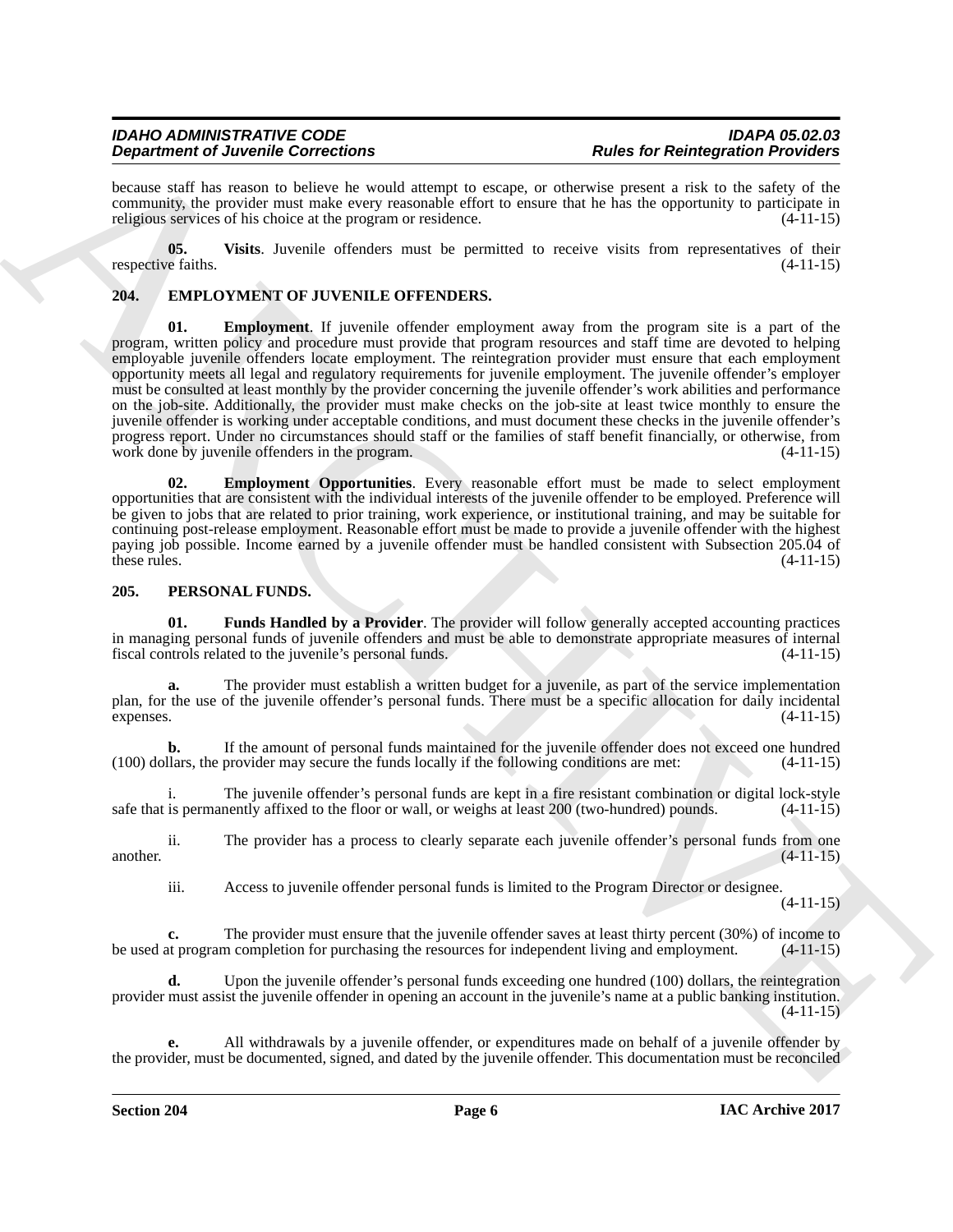to the juvenile offender's ledger monthly. (4-11-15)

**f.** The provider must develop written procedures governing any limits to the amount of funds a juvenile offender may withdrawal from their personal funds. (4-11-15)

The provider shall not require juvenile offenders, parents, or guardians to pay for services and p be provided by the reintegration provider. (4-11-15) supplies that are to be provided by the reintegration provider.

**h.** There must be no commingling of juvenile personal funds with provider funds. Borrowing or moving funds between juvenile personal accounts is prohibited. (4-11-15)

<span id="page-6-9"></span>**02. Reporting Requirements**. A personal funds report must be submitted monthly to the juvenile services coordinator. The report must show a list of all juvenile offender account balances. The personal fund account is subject to review and audit by the department or its representatives at any time. Any discrepancies in juvenile offender accounts must be resolved by the reintegration provider within five  $(5)$  business days of completion of the review.  $(4-11-15)$ review. (4-11-15)

<span id="page-6-10"></span>**03. Transfer of Personal Funds**. If a juvenile offender is transferred to another program, the balance of the juvenile offender's locally secured funds must be given or mailed to the department's fiscal services within ten (10) business days and documented on the Provider Juvenile Check-Out Form supplied by the department, and on the final progress report. (4-11-15)

#### <span id="page-6-2"></span><span id="page-6-0"></span>**206. COMMUNITY SERVICE AND RESTITUTION.**

<span id="page-6-3"></span>**01. Community Service**. Juvenile offenders may have court-ordered community service hours. The reintegration provider must obtain prior approval from the juvenile probation officer to complete any court-ordered community service hours while at the reintegration provider. The reintegration provider shall be responsible for documenting approved community service hours and reporting the accumulation of completed hours in the juvenile offender's progress report. (4-11-15)

<span id="page-6-4"></span> **02. Court Ordered Restitution**. The provider must create a plan for the juvenile offender to submit a portion of a juvenile offender's personal funds or earned income for the payment of restitution as described in this section. The provider must work with the juvenile probation officer and juvenile services coordinator to determine the amount of restitution owed. When juvenile personal funds are available the provider will assist the juvenile offender in submitting payment to the county until the restitution amount is satisfied. Documentation of the payment must be provided to the juvenile services coordinator. (4-11-15)

<span id="page-6-5"></span>**03. Restitution for Program Damages**. Monetary restitution may only be sought through a court order when a juvenile offender has damaged or destroyed property, or has caused or attempted to cause injury to other juvenile offenders or staff. Restitution for damages at the program will not be paid to the exclusion of court ordered restitution. The reintegration provider must not access the juvenile offender's personal funds for program damages. Restitution for damages must begin with a plan for repair by the juvenile offender. (4-11-15)

#### <span id="page-6-8"></span><span id="page-6-6"></span><span id="page-6-1"></span>**207. JUVENILE OFFENDER MAIL.**

**Department of Juvenile Connections**<br>
To the result of the models and the models are noticed and the procedure of the model of the state of the state of the state of the state of the state of the state of the state of the **01. Restrictions**. Juvenile offenders must be allowed to send and receive letters from approved persons, which may include persons in other programs or institutions, unless specifically prohibited by the department or by court order. All other restrictions of mail must be discussed with the community treatment team, approved in writing by the juvenile services coordinator, and documented in the juvenile offender's service implementation plan. There must be no general restrictions on the number of letters written, the length of any letter, or the language in which a letter may be written. Juvenile offenders will be provided with sufficient stationery, envelopes, and postage for all legal and official correspondence. (4-11-15)

<span id="page-6-7"></span>**02. Reading of Letters**. Routine reading of letters by staff is prohibited. The department or court may determine that reading of a juvenile offender's mail is in the best interest of the juvenile offender, and is necessary to maintain security, order or program integrity. However, such reading of mail must be documented and unless court ordered, must be specifically justified and approved by the juvenile services coordinator. (4-11-15) ordered, must be specifically justified and approved by the juvenile services coordinator. (4-11-15)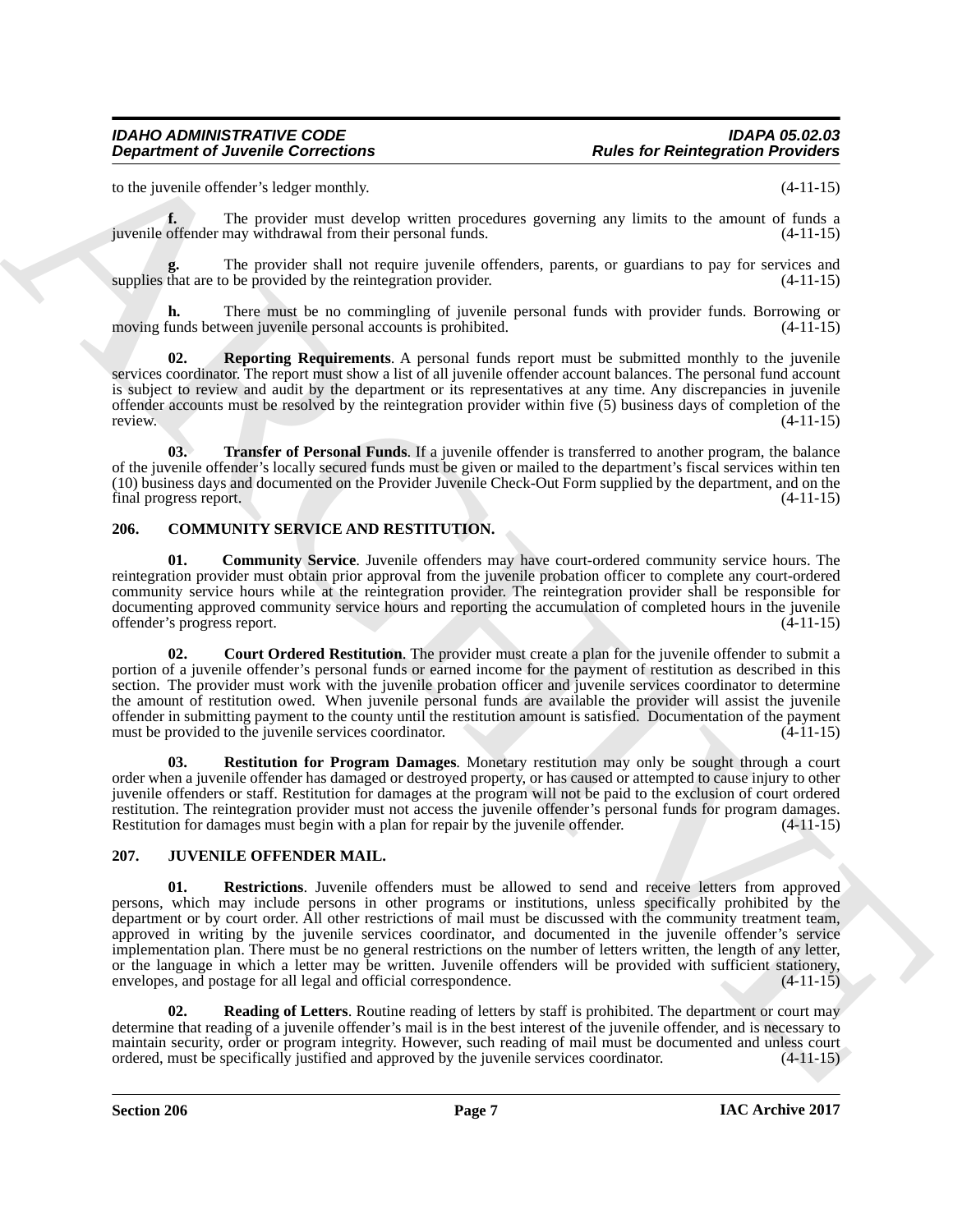<span id="page-7-6"></span><span id="page-7-5"></span><span id="page-7-4"></span>**03.** Privileged Mail. Under no circumstances shall a juvenile offender's privileged mail be read. (4-11-15)

**04.** Packages. Packages may be inspected for contraband but only in the presence of the juvenile offender. (4-11-15) offender. (4-11-15)

**05. Publications**. Books, magazines, newspapers and printed matter which may be legally sent to juvenile offenders through the postal system may be approved by the reintegration provider, unless deemed to constitute a threat to the security, integrity, or order of the programs. (4-11-15)

<span id="page-7-3"></span>**Distribution of Mail**. The collection and distribution of mail must never be delegated to a juvenile offender. Staff must deliver mail within twenty-four (24) hours, excluding weekends and holidays, to the juvenile offender to whom it is addressed unless the juvenile is living independently. (4-11-15)

#### <span id="page-7-13"></span><span id="page-7-12"></span><span id="page-7-0"></span>**208. VISITATION**

**Department of Juvenile Connections**<br> **Co.** Trivinged Mail, Under no circumstances shall a juvenile of feedback is related to relate the relationship of the state of the state of the state of the state of the state of the **01. Visitation Policy**. The provider must develop a written policy governing visitation which protects the safety of visitors, staff, and juvenile offenders. This policy may restrict visitation to the residence of visitors below an established age or provide for higher levels of supervision in circumstances where safety of visitors, staff, and juvenile offenders may be at risk. The provider must provide a copy of the visitation policy to each juvenile offender, his parent or guardian, and the juvenile services coordinator. In all cases, the provider will work with the juvenile services coordinator and juvenile probation officer to identify and approve potential visitors in accordance with the provider's criteria. (4-11-15)

<span id="page-7-14"></span>**02. Visitor Admission**. If there is reason to believe a visitor is under the influence of alcohol or drugs or possesses illegal contraband, admission into the residence shall be denied. Visitors who bring in items that are unauthorized, but not illegal, must either be denied admission into the program or residence or have these items taken and locked in an area inaccessible to the juvenile offenders during the visit. These items will be returned to the visitors upon their exit from the program or residence. All visitors denied access to the program or residence, and the reason for their denial, must be documented. (4-11-15)

#### <span id="page-7-1"></span>**209. -- 219. (RESERVED)**

#### <span id="page-7-7"></span><span id="page-7-2"></span>**220. SEARCHES FOR CONTRABAND.**

<span id="page-7-10"></span>Searches of Personal Items. Routine searches of personal items being introduced into the program or residence may be conducted by staff prior to the juvenile offender taking possession of their property, or when the juvenile offender is returning to the program or residence from an individual community pass. Search of a juvenile offender's belongings or residence may be done at any time and must be minimally intrusive.

**02. Policies and Procedures Governing Consequences**. The reintegration provider must have written policies and procedures establishing the consequences for juvenile offenders found with contraband. (4-11-15)

#### <span id="page-7-9"></span><span id="page-7-8"></span>**03. Clothed Body Searches**. (4-11-15)

**a.** Clothed body searches of juvenile offenders may be conducted whenever the reintegration provider believes it is necessary to discourage the introduction of contraband into the facility, or to promote the safety of staff, juvenile offenders, and visitors. A clothed body search may be used when a juvenile offender is returning from a visit, outside appointment, or activity.

**b.** Clothed body searches must be conducted in the manner described in the rules of the Idaho Department of Health and Welfare under IDAPA 16.06.02, "Standards for Child Care Licensing." Clothed body searches of juvenile offenders will be conducted by staff of the same gender as the juvenile offender. Clothed body searches will be conducted using a pat down search outside the juvenile's clothing on each quadrant. (4-11 searches will be conducted using a pat down search outside the juvenile's clothing on each quadrant.

<span id="page-7-11"></span>**04.** Unclothed Body Searches. Unclothed body searches of juvenile offenders may only be conducted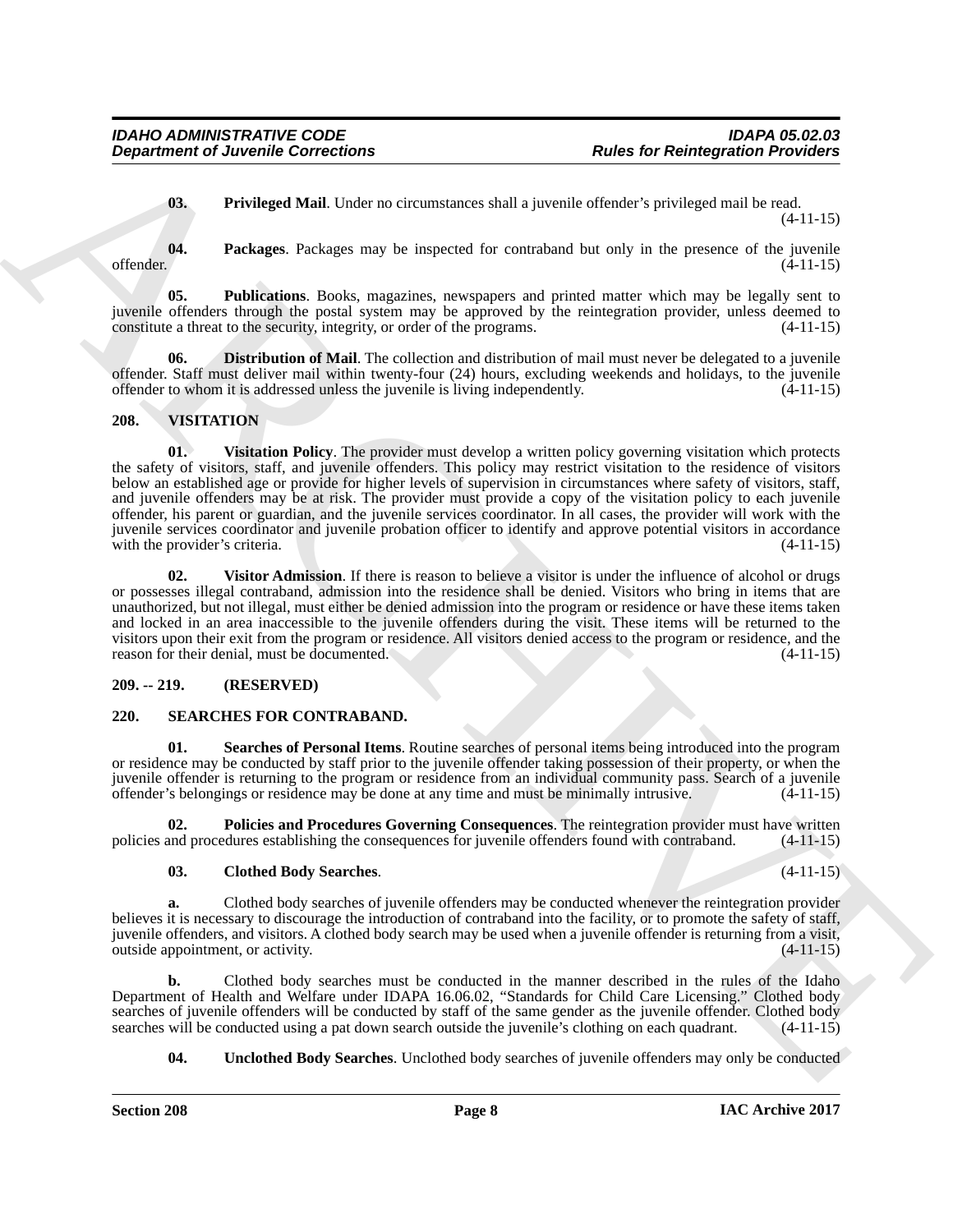<span id="page-8-5"></span>by a medical health professional and with prior written authorization from the program director or designee. Unclothed body searches must be conducted with an adult in the room, in addition to the medical health professional, who is of the same gender as the juvenile offender being searched. Unclothed body searches must be based upon a reasonable belief that the juvenile is concealing contraband or signs of abuse. Immediately after conducting an unclothed body search the provider must notify the department's regional superintendent and the Quality Improvement Services Bureau. The provider must complete an incident report according to the requirements of IDAPA 05.02.01.241. "Rules for Residential Treatment Providers." (3-25-16) IDAPA 05.02.01.241, "Rules for Residential Treatment Providers."

**Dependent of Develop Sometimes** This controller with a material Random in the specific of Relative states of Relative states in the specific of the specific of the specific of the specific of the specific of the specific **05. Body Cavity Searches**. Body cavity searches of juvenile offenders may only be conducted in a medical facility outside of the residential treatment provider, by a medical health professional and with prior written authorization from the program director or designee. Body cavity searches of juveniles will not be performed by staff, interns, or volunteers under any circumstances. Looking into a juvenile's mouth, ears, or nose does not constitute a body cavity search. Body cavity searches must be based upon a reasonable belief that the juvenile is concealing contraband. Immediately after conducting a body cavity search the provider must notify the department's regional superintendent and the Quality Improvement Services Bureau. The provider must complete an incident report according to the requirements of IDAPA 05.02.01.241, "Rules for Residential Treatment Providers." (3-25-16) according to the requirements of IDAPA 05.02.01.241, "Rules for Residential Treatment Providers."

<span id="page-8-7"></span>**06.** Documentation of Searches. All searches must be documented in terms of reason for the search, who conducted the search, what areas were searched, and what type of contraband was found, if any. If a search yields contraband, the juvenile services coordinator must be notified and it shall be reported according to the requirements of IDAPA 05.02.01.241, "Rules for Residential Treatment Providers." If necessary, the appropriate law<br>enforcement agency should be notified. (4-11-15) enforcement agency should be notified.

<span id="page-8-6"></span>**07. Contraband Disposal**. All contraband found in the possession of juvenile offenders, visitors, or staff must be confiscated by staff and secured under lock and key in an area inaccessible to juvenile offenders. Local law enforcement must be notified in the event illegal drugs, paraphernalia, or weapons are found. It shall be the responsibility of the program director, in consultation with the department, to dispose of all contraband not confiscated by police.

#### <span id="page-8-0"></span>**221. -- 229. (RESERVED)**

#### <span id="page-8-2"></span><span id="page-8-1"></span>**230. PROGRAMMING.**

<span id="page-8-3"></span>**01. Basic Program Requirements**. Reintegration providers must provide opportunities and services for juvenile offenders to improve their educational and vocational competence, to effectively address underlying behavior problems, and to prepare them for responsible lives in the community. Programs provided must be gender equitable, gender specific, and culturally competent. The ultimate treatment goal for juvenile offenders involved in these programs is the successful return of juvenile offenders to the community without committing further crimes.

 $(4-11-15)$ 

#### <span id="page-8-4"></span>**02. General Requirements**. (4-11-15)

**a.** Providers must provide or coordinate a range of program services specifically designed to address the characteristics of the target population identified in the comprehensive program description and in the admission policy. (4-11-15) policy.  $(4-11-15)$ 

**b.** Programs that serve a special needs population, such as developmentally delayed or seriously emotionally disturbed juvenile offenders, must be able to demonstrate that the program services offered address the needs of the population served by the reintegration provider. (4-11-15) needs of the population served by the reintegration provider.

**c.** Programs providing reintegration services for individual juvenile offenders must target behaviors, needs, or circumstances stated in their final progress report from the sending facility or program. These services must be clearly identified and described within the program description. (4-11-15)

**d.** Juvenile offenders must always be aware of the status of their progress within the program and what remains to be done to complete the program. Reintegration providers must assure that the basic norms and expectations of the program, including any points, levels, or phases that are a fundamental part of a program, are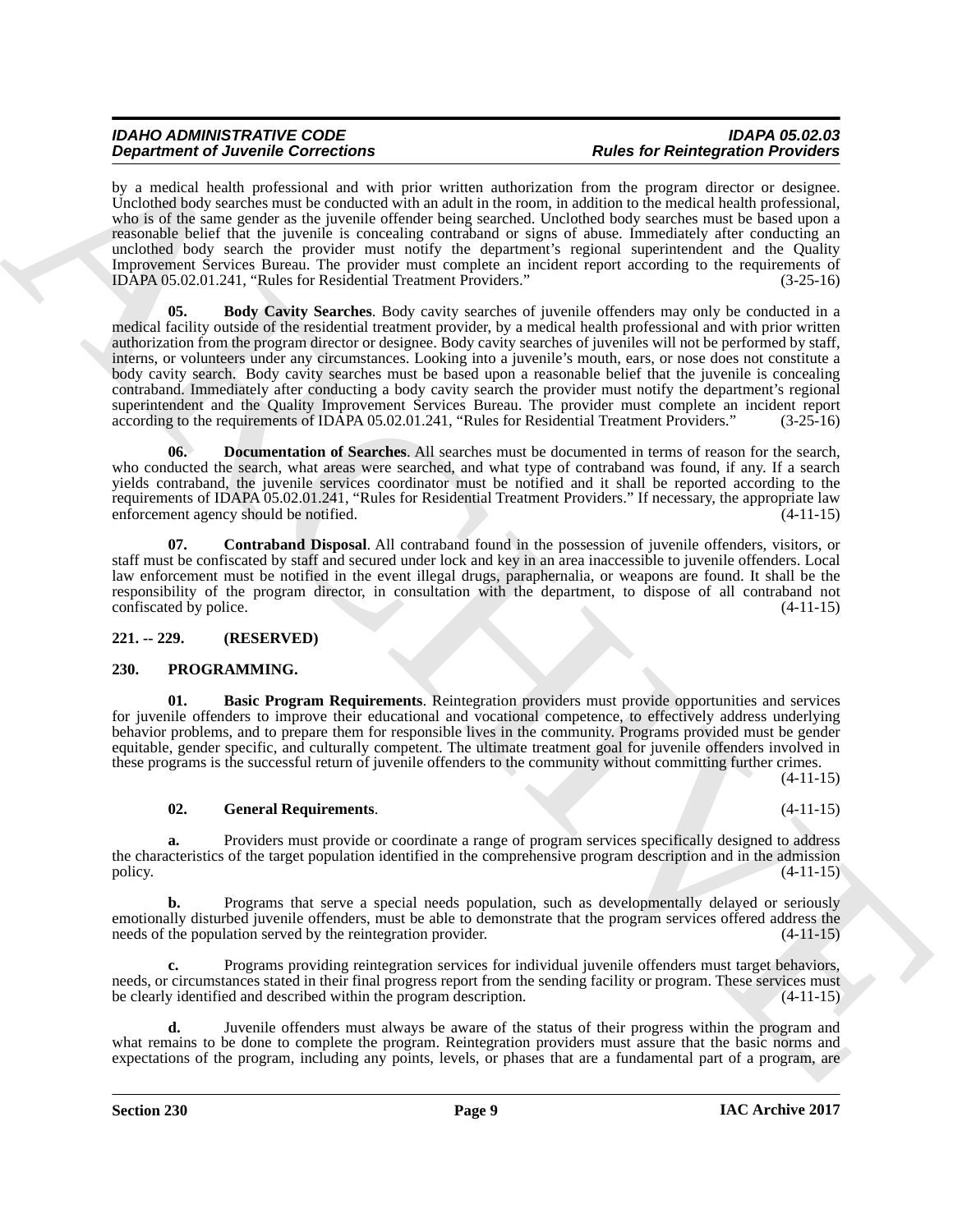#### <span id="page-9-3"></span><span id="page-9-2"></span><span id="page-9-1"></span><span id="page-9-0"></span>**231. GUIDELINES FOR SPECIFIC SERVICES.**

|                                      | <b>Department of Juvenile Corrections</b>                                                                                                                                                                                                                                                                                                                                                                                                                            | <b>Rules for Reintegration Providers</b> |
|--------------------------------------|----------------------------------------------------------------------------------------------------------------------------------------------------------------------------------------------------------------------------------------------------------------------------------------------------------------------------------------------------------------------------------------------------------------------------------------------------------------------|------------------------------------------|
|                                      | clearly presented to the juvenile offender and that they are understood.                                                                                                                                                                                                                                                                                                                                                                                             | $(4-11-15)$                              |
| e.                                   | Programs that contract with the department to serve juvenile offenders and their families must:                                                                                                                                                                                                                                                                                                                                                                      | $(4-11-15)$                              |
| i.                                   | Provide humane, disciplined care and supervision;                                                                                                                                                                                                                                                                                                                                                                                                                    | $(4-11-15)$                              |
| ii.                                  | Provide opportunities for juvenile offenders' development of competency and life skills; (4-11-15)                                                                                                                                                                                                                                                                                                                                                                   |                                          |
| iii.                                 | Hold juvenile offenders accountable for their delinquent behavior through means such as victim-<br>offender mediation, restorative conferencing, restitution, and community service;                                                                                                                                                                                                                                                                                 | $(4-11-15)$                              |
| iv.                                  | Seek to involve juvenile offender's families in treatment, unless otherwise indicated for the safety<br>and benefit of the juvenile offenders or other family members;                                                                                                                                                                                                                                                                                               | $(4-11-15)$                              |
|                                      | Address the principles of accountability to victims and to the community, competency<br>development, and community protection in case planning and reporting;                                                                                                                                                                                                                                                                                                        | $(4-11-15)$                              |
| vi.                                  | Participate fully with the department and the community treatment team in developing and<br>implementing service plans for juvenile offenders they serve;                                                                                                                                                                                                                                                                                                            | $(4-11-15)$                              |
| vii.                                 | Work with the department to provide juvenile offenders with educational and vocational services<br>based upon their documented needs and abilities; and                                                                                                                                                                                                                                                                                                              | $(4-11-15)$                              |
| f.                                   | Reintegration services include all aspects of case planning and service delivery designed to<br>facilitate successful return of the juvenile offender to the community.                                                                                                                                                                                                                                                                                              | $(4-11-15)$                              |
| 231.                                 | <b>GUIDELINES FOR SPECIFIC SERVICES.</b>                                                                                                                                                                                                                                                                                                                                                                                                                             |                                          |
| 01.<br>service areas of the program. | Counseling and Other Outpatient Services. The reintegration provider must schedule all initial<br>outpatient appointments, such as drug and alcohol counseling, for the juvenile offender within five (5) business days<br>of arrival into the program. The provider should be able to demonstrate that counseling interventions are shared in<br>general with other program service providers, and there is broad mutual support for the goals of counseling in all | $(4-11-15)$                              |
| 02.                                  | Life Skills and Independent Living. Programs must be able to demonstrate that juvenile offenders<br>are taught basic life skills. This program should include, at a minimum, instruction in:                                                                                                                                                                                                                                                                         | $(4-11-15)$                              |
| a.                                   | Hygiene and grooming skills;                                                                                                                                                                                                                                                                                                                                                                                                                                         | $(4-11-15)$                              |
| b.                                   | Laundry and maintenance of clothing;                                                                                                                                                                                                                                                                                                                                                                                                                                 | $(4-11-15)$                              |
| c.                                   | Appropriate social skills;                                                                                                                                                                                                                                                                                                                                                                                                                                           | $(4-11-15)$                              |
| d.                                   | Housekeeping;                                                                                                                                                                                                                                                                                                                                                                                                                                                        | $(4-11-15)$                              |
| е.                                   | Use of recreation and leisure time;                                                                                                                                                                                                                                                                                                                                                                                                                                  | $(4-11-15)$                              |
| f.                                   | Use of community resources, such as identifying medical and mental health providers;                                                                                                                                                                                                                                                                                                                                                                                 | $(4-11-15)$                              |
| g.                                   | Handling personal finances, and issues such as leases, contracts, cell phone usage and agreements,<br>insurance, banking and credit management with some support and intervention;                                                                                                                                                                                                                                                                                   | $(4-11-15)$                              |
|                                      |                                                                                                                                                                                                                                                                                                                                                                                                                                                                      |                                          |
| h.                                   | Use of public transportation, where available;                                                                                                                                                                                                                                                                                                                                                                                                                       | $(4-11-15)$                              |

| Use of public transportation, where available; | $(4-11-15)$ |
|------------------------------------------------|-------------|
| Budgeting and shopping;                        | $(4-11-15)$ |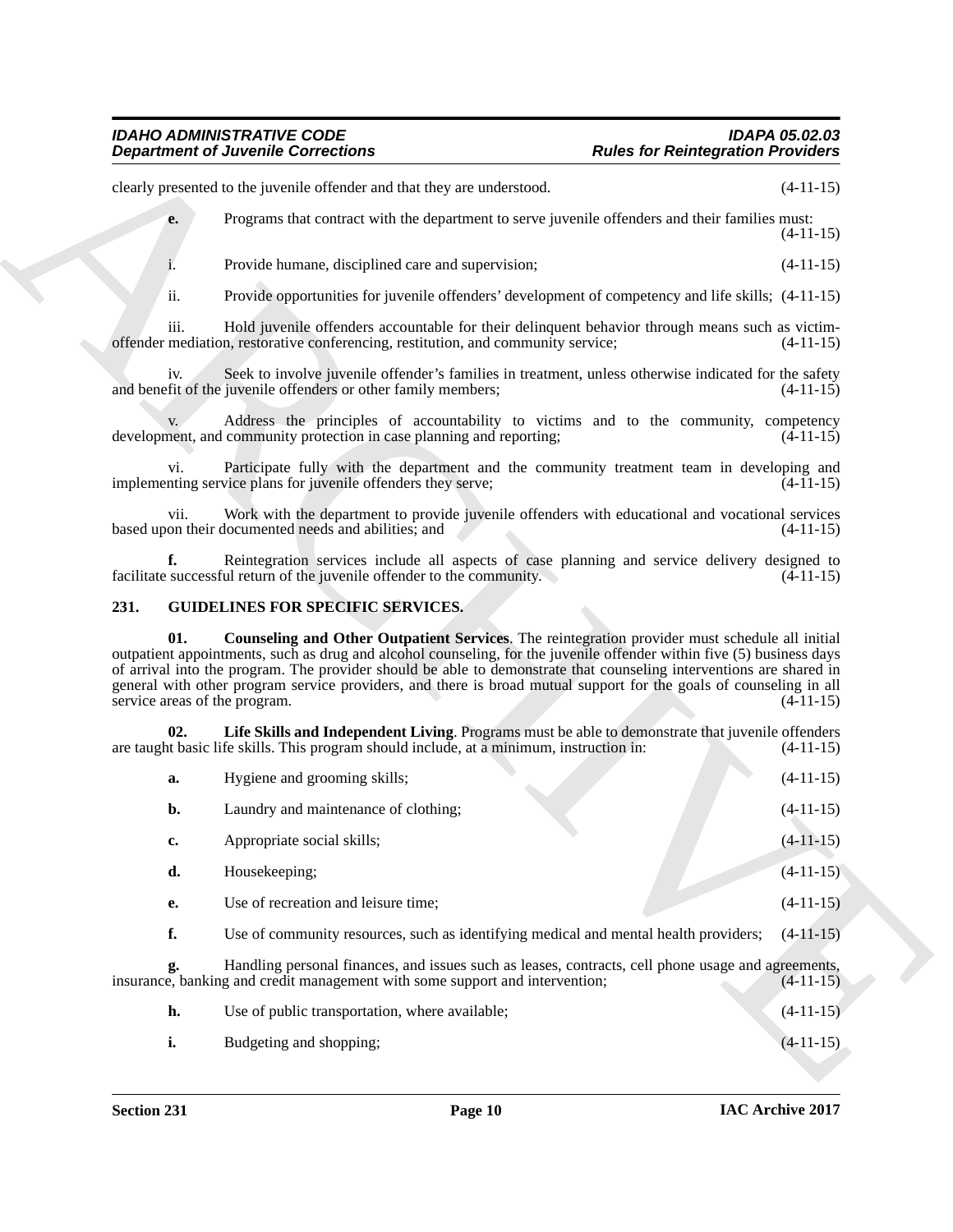|                               | <b>Department of Juvenile Corrections</b>                                                                                                                                                                                                                                                                                                                                                                                                                                                                                                                                                                                                                                                                                                                                                                                         | <b>Rules for Reintegration Providers</b> |
|-------------------------------|-----------------------------------------------------------------------------------------------------------------------------------------------------------------------------------------------------------------------------------------------------------------------------------------------------------------------------------------------------------------------------------------------------------------------------------------------------------------------------------------------------------------------------------------------------------------------------------------------------------------------------------------------------------------------------------------------------------------------------------------------------------------------------------------------------------------------------------|------------------------------------------|
| j.                            | Cooking;                                                                                                                                                                                                                                                                                                                                                                                                                                                                                                                                                                                                                                                                                                                                                                                                                          | $(4-11-15)$                              |
| k.                            | Punctuality, attendance and other employment-related matters;                                                                                                                                                                                                                                                                                                                                                                                                                                                                                                                                                                                                                                                                                                                                                                     | $(4-11-15)$                              |
| l.                            | Vocational planning and job finding skills;                                                                                                                                                                                                                                                                                                                                                                                                                                                                                                                                                                                                                                                                                                                                                                                       | $(4-11-15)$                              |
| m.                            | Wears clothing appropriate for the weather and activity;                                                                                                                                                                                                                                                                                                                                                                                                                                                                                                                                                                                                                                                                                                                                                                          | $(4-11-15)$                              |
| n.                            | Takes own medication, as prescribed;                                                                                                                                                                                                                                                                                                                                                                                                                                                                                                                                                                                                                                                                                                                                                                                              | $(4-11-15)$                              |
| 0.                            | Obtains and produces identification, as needed; and                                                                                                                                                                                                                                                                                                                                                                                                                                                                                                                                                                                                                                                                                                                                                                               | $(4-11-15)$                              |
| p.                            | Travels to and from necessary destinations.                                                                                                                                                                                                                                                                                                                                                                                                                                                                                                                                                                                                                                                                                                                                                                                       | $(4-11-15)$                              |
| 232.<br>01.                   | CASE MANAGEMENT REPORTING REQUIREMENTS.<br>Each juvenile offender's progress or lack of progress through these levels must be clearly documented and must be<br>related to documented behavior. Recommendations for release from department custody or transfer should be<br>substantiated by a documented pattern of behavioral change over a period of time. Recommendations for transfer to a<br>higher level of custody must be substantiated by a documented lack of progress over time, or by a serious or violent<br>incident which threatens the safety of others or the stability of the overall program.<br>Service Implementation Plan. Within ten (10) business days of the juvenile offender's admission                                                                                                             | $(4-11-15)$                              |
|                               | into the program, a written service implementation plan must be developed. The service implementation plan must<br>address the specific goals identified in the most recent progress report and reintegration plan from the sending facility<br>or program. The service implementation plan must address the needs and areas in the reintegration plan.                                                                                                                                                                                                                                                                                                                                                                                                                                                                           | $(4-11-15)$                              |
| 02.                           | Juvenile Offender and Family Involvement. Each juvenile offender and, to the fullest extent<br>possible, the family should be involved in developing the service implementation plan, and in adjusting that plan<br>throughout the course of commitment.                                                                                                                                                                                                                                                                                                                                                                                                                                                                                                                                                                          | $(4-11-15)$                              |
| 03.                           | Service Implementation Plan Adjustments. The service implementation plan should be adjusted<br>throughout placement with the concurrence of the juvenile services coordinator following communication with the<br>community treatment team. Specifically, the service implementation plan should be adjusted as new needs are<br>identified, as goals are achieved, and as plans for reintegration are finalized.                                                                                                                                                                                                                                                                                                                                                                                                                 | $(4-11-15)$                              |
| 04.                           | Participation in the Progress Assessment/Reclassification. The provider may be asked by the<br>juvenile services coordinator to provide input necessary for periodic reassessments of the juvenile offender's progress<br>and current risk level. In all cases, the provider must participate to the fullest extent possible.                                                                                                                                                                                                                                                                                                                                                                                                                                                                                                     | $(4-11-15)$                              |
| 05.                           | <b>Progress Notes.</b> Bi-weekly progress notes must be filed recording each juvenile offender's<br>progress toward completing the service implementation plan and submitted to the juvenile services coordinator.                                                                                                                                                                                                                                                                                                                                                                                                                                                                                                                                                                                                                | $(4-11-15)$                              |
| 06.<br>guardian in treatment. | <b>Progress Report.</b> A written progress report must be submitted to the juvenile services coordinator<br>and any designees at least every month, and must include current bank statements and reconciled monthly budget.<br>The progress report should focus on areas of positive change in behavior and attitudes, as well as on the factors<br>required for a successful program completion (progress in community protection, competency development, and<br>accountability). Areas of need that were included in the service implementation plan and identified in Subsection<br>232.01 of these rules should also be referenced in the progress report. Each progress report should also note any<br>changes or further development of the reintegration plan and should detail the level of involvement of the parent or | $(4-11-15)$                              |
| 07.                           | <b>Relapse Prevention Plan.</b> The reintegration provider shall receive a working copy of the juvenile<br>offender's relapse prevention plan from the department. The provider must work with the juvenile to continue<br>developing the relapse prevention plan form provided as the juvenile experiences increased exposure to the<br>community. The reintegration provider must send the relapse prevention plan to the juvenile services coordinator and                                                                                                                                                                                                                                                                                                                                                                     |                                          |

# <span id="page-10-8"></span><span id="page-10-7"></span><span id="page-10-6"></span><span id="page-10-5"></span><span id="page-10-4"></span><span id="page-10-3"></span><span id="page-10-2"></span><span id="page-10-1"></span><span id="page-10-0"></span>**232. CASE MANAGEMENT REPORTING REQUIREMENTS.**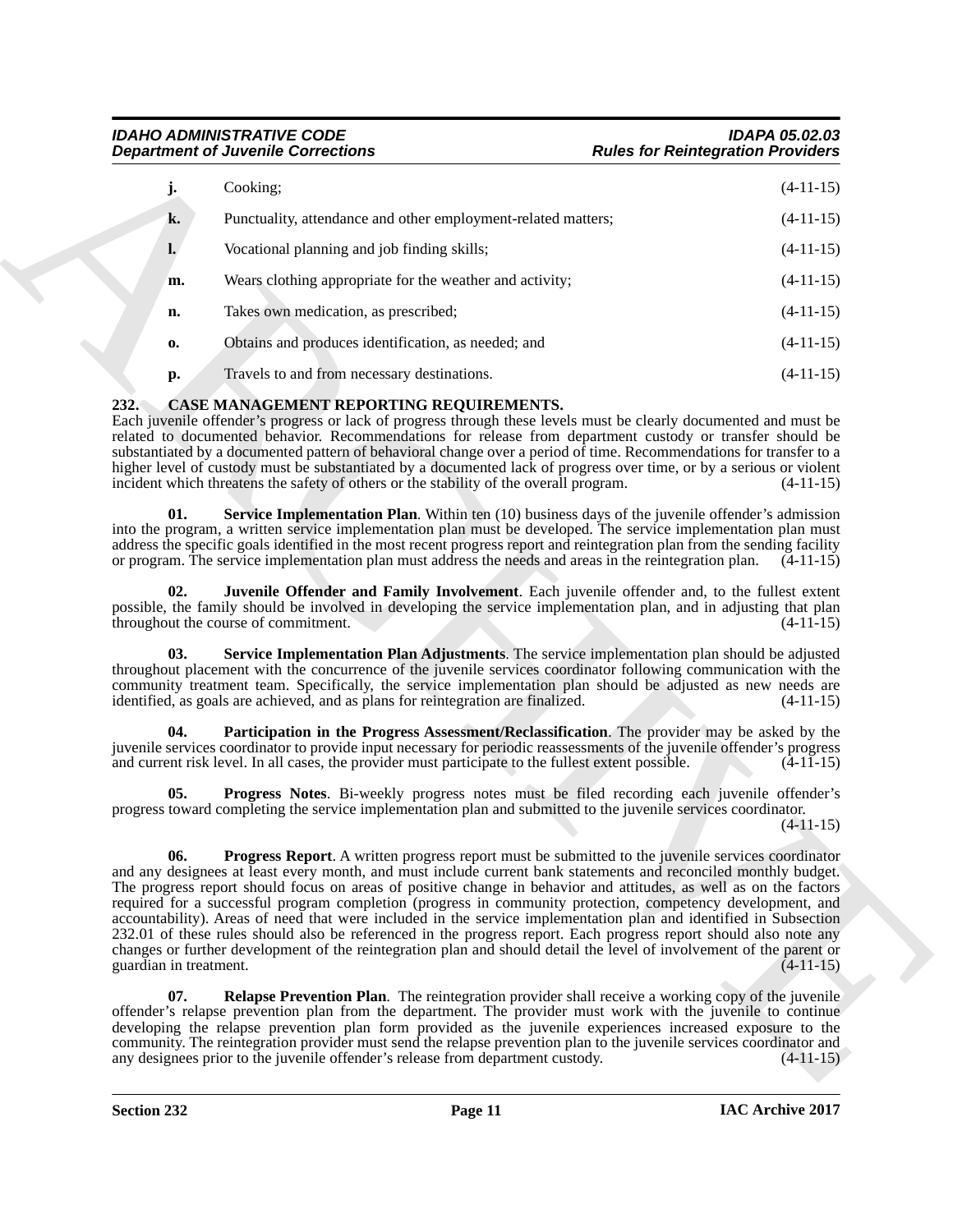<span id="page-11-1"></span>

| a. | A current summary of the juvenile offender's progress;<br>$(4-11-15)$                                               |
|----|---------------------------------------------------------------------------------------------------------------------|
| b. | A summary of the efforts to reach the juvenile offender's goals and objectives, including education;<br>$(4-11-15)$ |
| c. | Any unresolved goals or objectives;<br>$(4-11-15)$                                                                  |
| d. | Recommendation for continuing services, including education, in the home community; and<br>$(4-11-15)$              |
| e. | The current address of the juvenile.<br>$(4-11-15)$                                                                 |

#### <span id="page-11-4"></span><span id="page-11-3"></span><span id="page-11-2"></span><span id="page-11-0"></span>**233. OVERNIGHT COMMUNITY PASSES.**

|                  | <b>Department of Juvenile Corrections</b>                                                           | <b>Rules for Reintegration Providers</b>                                                                                                                                                                                                                                                                                                                                                                                                                                                                                                                                                                                     |
|------------------|-----------------------------------------------------------------------------------------------------|------------------------------------------------------------------------------------------------------------------------------------------------------------------------------------------------------------------------------------------------------------------------------------------------------------------------------------------------------------------------------------------------------------------------------------------------------------------------------------------------------------------------------------------------------------------------------------------------------------------------------|
| 08.              | completion of the program, and no later than the date of release. This recommendation must include: | Final Progress Report. A final progress report must be submitted to the juvenile services<br>coordinator and any designees no earlier than ten (10) calendar days prior to the juvenile offender's anticipated<br>$(4-11-15)$                                                                                                                                                                                                                                                                                                                                                                                                |
| a.               | A current summary of the juvenile offender's progress;                                              | $(4-11-15)$                                                                                                                                                                                                                                                                                                                                                                                                                                                                                                                                                                                                                  |
| b.               |                                                                                                     | A summary of the efforts to reach the juvenile offender's goals and objectives, including education;<br>$(4-11-15)$                                                                                                                                                                                                                                                                                                                                                                                                                                                                                                          |
| c.               | Any unresolved goals or objectives;                                                                 | $(4-11-15)$                                                                                                                                                                                                                                                                                                                                                                                                                                                                                                                                                                                                                  |
| d.               |                                                                                                     | Recommendation for continuing services, including education, in the home community; and<br>$(4-11-15)$                                                                                                                                                                                                                                                                                                                                                                                                                                                                                                                       |
| e.               | The current address of the juvenile.                                                                | $(4-11-15)$                                                                                                                                                                                                                                                                                                                                                                                                                                                                                                                                                                                                                  |
| 09.              | well documented reason.                                                                             | Report Distribution. Copies of the service implementation plan, progress reports, relapse<br>prevention plan, and final progress report must be distributed by the provider to the juvenile offender and the juvenile<br>services coordinator and any designees. The juvenile services coordinator will review and forward the progress report<br>to the juvenile probation officer, appropriate court, and parent or guardian, unless the juvenile offender's family has<br>been excluded from treatment by the juvenile services coordinator and the respective clinical supervisor for some<br>$(4-11-15)$                |
| 233.             | <b>OVERNIGHT COMMUNITY PASSES.</b><br>juvenile offender leaves and at the time he returns.          | Any pass involving an overnight stay away from the program or residence, or involving special circumstances such as<br>a sexual victim in the home, requires a written plan detailing supervision and safety measures to be taken, an itinerary<br>for the visit, transportation plan, and must be approved in writing five (5) business days in advance by the juvenile<br>services coordinator. Each time a juvenile offender leaves on and returns from an overnight community pass, the<br>provider must notify the juvenile correctional center in Nampa of this movement, promptly at the time that the<br>$(4-11-15)$ |
| 01.              |                                                                                                     | Potential Risk to Public Safety. If the pass is to the home of a parent or guardian, reintegration<br>providers must provide parents or guardians with clearly written guidelines for approved passes, which must be<br>signed by parents or guardians indicating their understanding and willingness to comply with those guidelines. The<br>department's pass form may be used for this purpose. If the department's form is not used, the form signed and agreed<br>to by the individual assuming responsibility for supervision must contain at least the following information:<br>$(4-11-15)$                          |
| a.               | The juvenile offender's name and date of birth;                                                     | $(4-11-15)$                                                                                                                                                                                                                                                                                                                                                                                                                                                                                                                                                                                                                  |
| b.               |                                                                                                     | $(4-11-15)$<br>The name, address and telephone number of the individual assuming responsibility;                                                                                                                                                                                                                                                                                                                                                                                                                                                                                                                             |
| c.<br>of return; |                                                                                                     | Authorized days, dates and times for the pass, including the specific date and time of departure and<br>$(4-11-15)$                                                                                                                                                                                                                                                                                                                                                                                                                                                                                                          |
| d.               | expected to be involved;                                                                            | A complete listing of the anticipated locations and activities in which the juvenile offender is<br>$(4-11-15)$                                                                                                                                                                                                                                                                                                                                                                                                                                                                                                              |
| е.               |                                                                                                     | Specific plans for supervision and telephone checks to verify compliance with the pass conditions;<br>$(4-11-15)$                                                                                                                                                                                                                                                                                                                                                                                                                                                                                                            |
| f.               | A complete listing of the activities required during the pass;                                      | $(4-11-15)$                                                                                                                                                                                                                                                                                                                                                                                                                                                                                                                                                                                                                  |
|                  |                                                                                                     |                                                                                                                                                                                                                                                                                                                                                                                                                                                                                                                                                                                                                              |
| g.               | Specific stipulations prohibiting:                                                                  | $(4-11-15)$                                                                                                                                                                                                                                                                                                                                                                                                                                                                                                                                                                                                                  |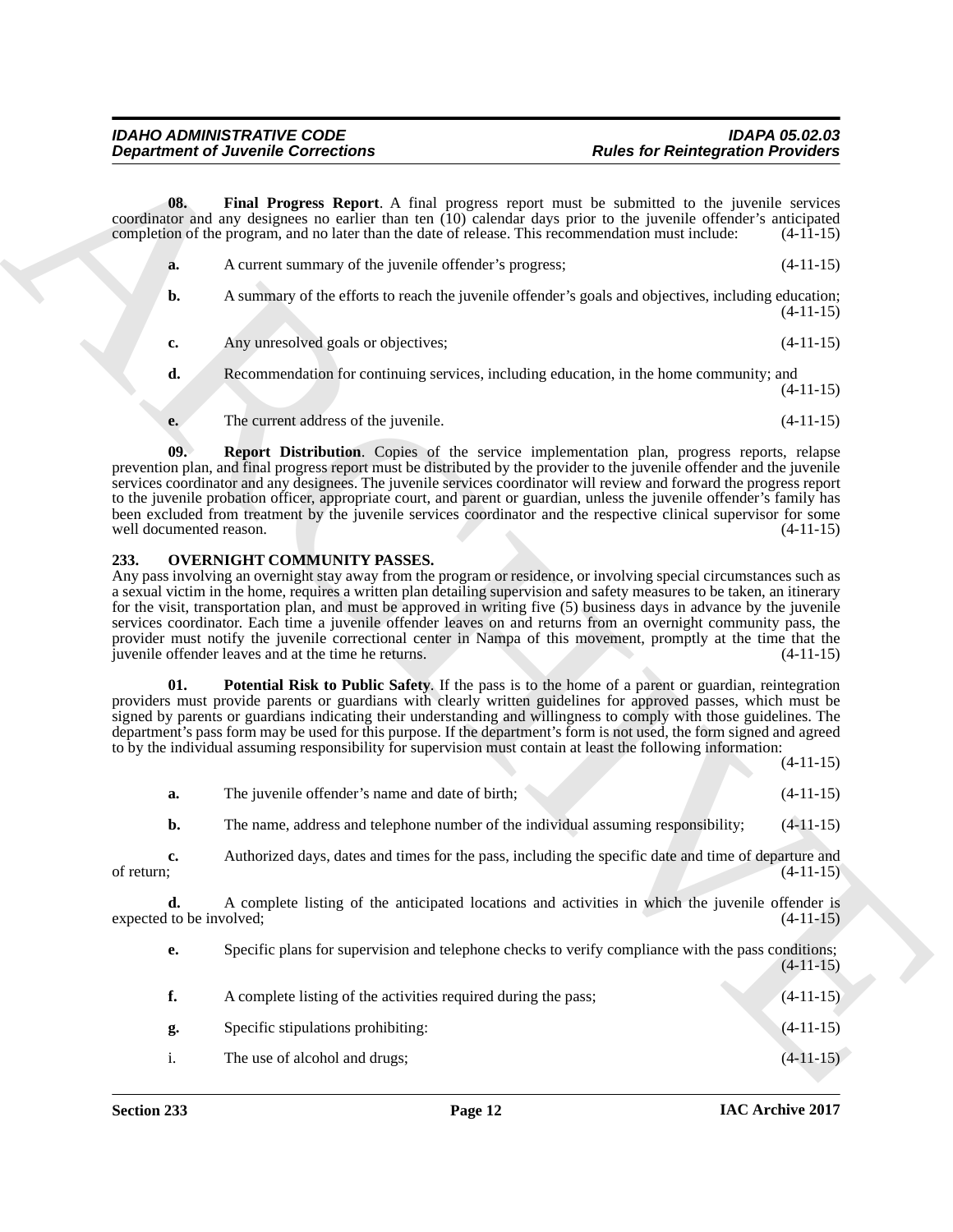ii. Involvement in any illegal activity, or association with others who may be or have been involved in thavior:<br>(4-11-15) illegal behavior;

| iii. | Participation in sexual relations of any kind: | $(4-11-15)$ |
|------|------------------------------------------------|-------------|
| 1V.  | Possession of any kind of firearm or weapon;   | $(4-11-15)$ |
|      | Any violation of the terms of probation; and   | $(4-11-15)$ |

**h.** Specific stipulations about search and drug testing upon return, and the possible consequences for of any of the terms of the pass agreement.  $(4-11-15)$ violation of any of the terms of the pass agreement.

<span id="page-12-6"></span>**Frequency.** Frequency of passes must be consistent with the terms of the juvenile offender's reintegration plan and reintegration provider's contract with the department. (4-11-15)

<span id="page-12-5"></span>**03. Documentation**. Documentation of the exact date and time of the juvenile offender's departure from the program for a pass, and his return, must be maintained along with complete information about the individual assuming physical custody, transportation, and supervision during the pass. (4-11-15)

#### <span id="page-12-3"></span><span id="page-12-1"></span><span id="page-12-0"></span>**234. ACTIVITIES.**

**Exparament of Juvenile Connections**<br> **Andes for Reinsequeine is the state and the state of the state of the state of the state of the state of the state of the state of the state of the state of the state of the state of 01. Recreational Activities**. A pass authorizing the participation of juvenile offenders in outdoor recreational or work activities with an increased risk or overnight trips must be signed by the juvenile services coordinator and juvenile probation officer prior to the activity. Any proposed activity that involves boating, rappelling, rock climbing, or higher risk activity must also have the prior approval, in writing, of the department's regional superintendent. (4-11-15) regional superintendent.

#### <span id="page-12-4"></span>**02. Staff Requirements for Group Activities**. (4-11-15)

**a.** A basic first aid kit will be taken with the group. At least one (1) person certified in first aid and st accompany the group.  $(4-11-15)$ CPR must accompany the group.

**b.** Swimming, boating, or rafting will only be allowed when a staff in attendance has certification in rescue and water safety or if a lifeguard is on duty. All juvenile offenders involved in boating or rafting activities must wear an approved personal flotation device.  $(4-11-15)$ must wear an approved personal flotation device.

**c.** A staff to juvenile offender ratio of one to six (1:6) will be adhered to as a minimum unless there is a reason to require more staff. The risk level of the activity, as well as any physical disabilities, high client irresponsibility, or mental deficiencies are some reasons to consider additional staff.  $(4-11-15)$ irresponsibility, or mental deficiencies are some reasons to consider additional staff.

**d.** All participants will be recorded in the activity plan and identified as program clients, staff, or volunteers. The individual staff or volunteer satisfying the above first aid and CPR requirements must be identified in the plan.  $(4-11-15)$ 

**e.** There will be no consumption of alcoholic beverages or illicit drugs by juvenile offenders, staff, rs. or interns. (4-11-15) volunteers, or interns.

**03.** Consent Forms. Recreational activities identified as presenting a higher risk require prior written approval in accordance with Subsection 234.01 of these rules. Each juvenile offender must have prior written consent from the department's regional superintendent. Consent must include:  $(4-11-15)$ from the department's regional superintendent. Consent must include:

<span id="page-12-2"></span>

| a. | Permission for the juvenile offender's participation; | $(4-11-15)$ |
|----|-------------------------------------------------------|-------------|
|    | Acknowledgement of planned activities; and            | $(4-11-15)$ |

**c.** Permission for the provider to seek or administer necessary medical attention in an emergency.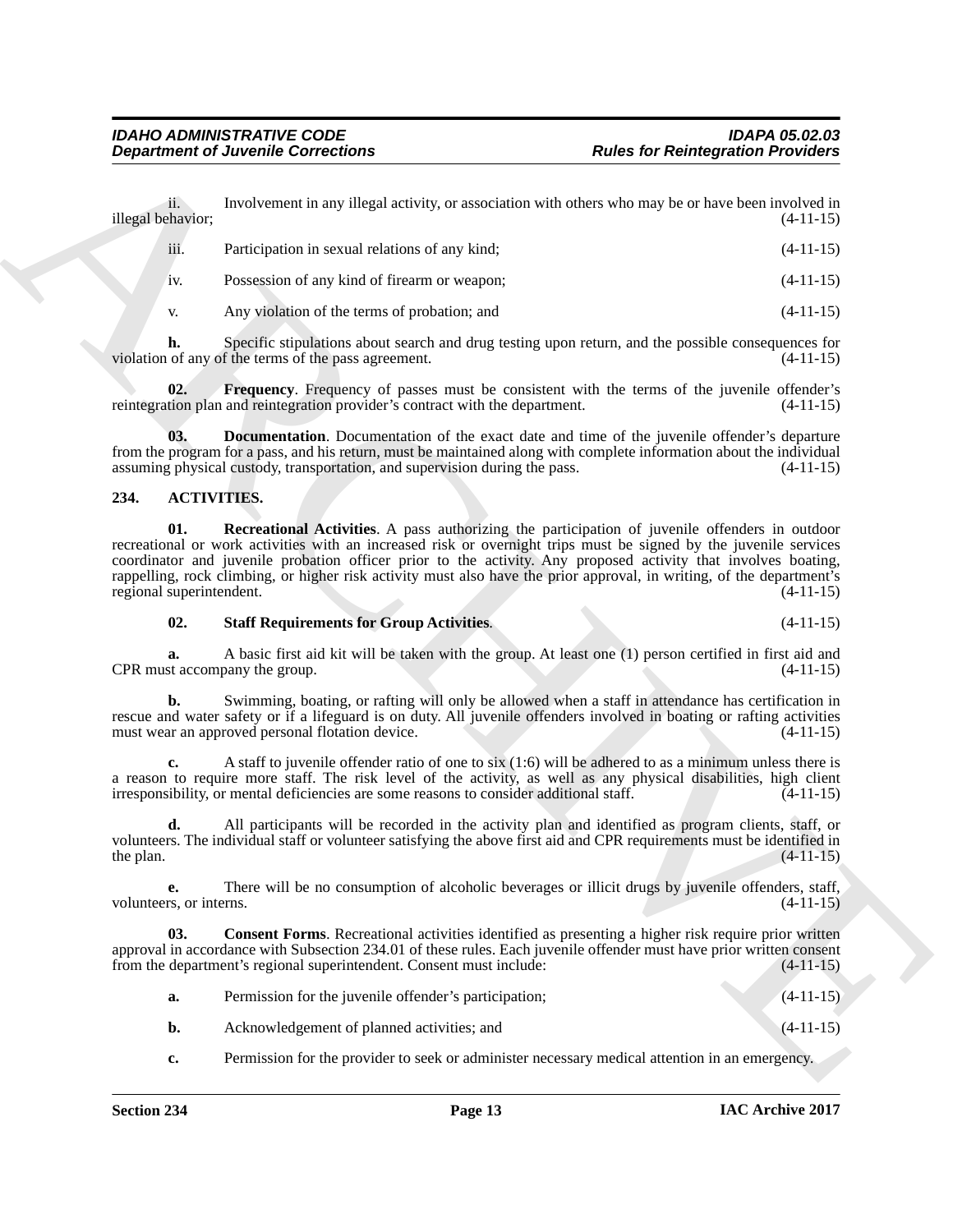### <span id="page-13-6"></span><span id="page-13-5"></span><span id="page-13-3"></span><span id="page-13-0"></span>**235. OUT-OF-STATE TRAVEL.**

|                          | <b>Department of Juvenile Corrections</b>                                                                                                                                                                                                                                                                                                                                                                                                                                                                                                                                                                                                                                                                                   | <b>Rules for Reintegration Providers</b> |             |
|--------------------------|-----------------------------------------------------------------------------------------------------------------------------------------------------------------------------------------------------------------------------------------------------------------------------------------------------------------------------------------------------------------------------------------------------------------------------------------------------------------------------------------------------------------------------------------------------------------------------------------------------------------------------------------------------------------------------------------------------------------------------|------------------------------------------|-------------|
|                          |                                                                                                                                                                                                                                                                                                                                                                                                                                                                                                                                                                                                                                                                                                                             |                                          | $(4-11-15)$ |
| 04.                      | <b>Activity Reports.</b> At the conclusion of each overnight or high risk recreational activity pass, the<br>provider must document in the juvenile offender's file and include in the progress report, any significant positive or<br>negative events that transpired while the juvenile offender was on pass. Any unusual occurrences must be reported to<br>the juvenile services coordinator and documented on an incident report as identified in IDAPA 05.02.01.241, "Rules<br>for Residential Treatment Providers." A drug screening urinalysis may be conducted on each returning juvenile<br>offender, at the expense of the provider, and the results of that exam reported to the juvenile services coordinator. |                                          | $(4-11-15)$ |
| 235.                     | <b>OUT-OF-STATE TRAVEL.</b><br>When a reintegration provider is planning an out-of-state trip for any of its juvenile offenders, the facility<br>administrator must obtain prior written authorization from the regional clinical supervisor or designee. The necessary<br>sequence of action and approval is as follows:                                                                                                                                                                                                                                                                                                                                                                                                   |                                          | $(4-11-15)$ |
| 01.                      | Notification. The residential treatment provider must notify the juvenile services coordinator in<br>writing fourteen (14) business days in advance of the scheduled trip with the following:                                                                                                                                                                                                                                                                                                                                                                                                                                                                                                                               |                                          | $(4-11-15)$ |
| a.                       | Dates of the scheduled trip;                                                                                                                                                                                                                                                                                                                                                                                                                                                                                                                                                                                                                                                                                                |                                          | $(4-11-15)$ |
| b.                       | Location of the trip;                                                                                                                                                                                                                                                                                                                                                                                                                                                                                                                                                                                                                                                                                                       |                                          | $(4-11-15)$ |
| c.                       | Purpose of the trip;                                                                                                                                                                                                                                                                                                                                                                                                                                                                                                                                                                                                                                                                                                        |                                          | $(4-11-15)$ |
| d.                       | Transportation arrangements;                                                                                                                                                                                                                                                                                                                                                                                                                                                                                                                                                                                                                                                                                                |                                          | $(4-11-15)$ |
| e.<br>phone number); and | Where the juvenile offender will be staying if overnight accommodations are required (address and                                                                                                                                                                                                                                                                                                                                                                                                                                                                                                                                                                                                                           |                                          | $(4-11-15)$ |
| f.                       | Who is going, such as juvenile offender, and name and position of staff.                                                                                                                                                                                                                                                                                                                                                                                                                                                                                                                                                                                                                                                    |                                          | $(4-11-15)$ |
| 02.                      | <b>Prior Approval.</b> The provider must obtain all necessary approvals prior to authorizing travel.                                                                                                                                                                                                                                                                                                                                                                                                                                                                                                                                                                                                                        |                                          | $(4-11-15)$ |
| 03.                      | Interstate Compact for Juveniles. Any out-of-state travel for more than twenty-four (24) hours<br>requires a travel permit and compliance with the Interstate Compact for Juveniles.                                                                                                                                                                                                                                                                                                                                                                                                                                                                                                                                        |                                          | $(4-11-15)$ |
| 236.                     | DRUG SCREENS OF JUVENILE OFFENDERS.<br>Drug screens may be done randomly or on an as needed basis at the reintegration provider's expense with the<br>approval of the provider's program director. A record must be kept of all drug screens and results. A positive drug<br>screen must immediately be reported to the juvenile services coordinator.                                                                                                                                                                                                                                                                                                                                                                      |                                          | $(4-11-15)$ |
| 237.                     | PLANNING FOR RELEASE OR TRANSFER.                                                                                                                                                                                                                                                                                                                                                                                                                                                                                                                                                                                                                                                                                           |                                          |             |
| 01.                      | <b>Reintegration Staffing.</b> The juvenile services coordinator shall convene a reintegration staffing<br>which will include the juvenile offender's probation officer, the provider, the juvenile offender's parent or guardian if<br>applicable, and the juvenile offender. At a minimum, the reintegration staffing must consider and, to the extent<br>possible, solidify plans to address any ongoing medical or mental health, substance abuse, social skills, education,<br>vocation, independent living, and other special needs. Based upon the results of that staffing, the department will<br>make the final decision regarding transfer or release from department custody.                                   |                                          | $(4-11-15)$ |
| 02.                      | <b>Check-Out Procedures.</b> Prior to the release from department custody or transfer, the reintegration<br>provider must have completed a Provider Juvenile Check-Out Form supplied by the department. The form must be<br>dated, signed by the juvenile offender, and forwarded to the juvenile services coordinator and any designees on the<br>actual date that the juvenile offender leaves the program.                                                                                                                                                                                                                                                                                                               |                                          | $(4-11-15)$ |
| a.                       | If releasing, the provider must provide the juvenile offender's Medicaid card and all medications to                                                                                                                                                                                                                                                                                                                                                                                                                                                                                                                                                                                                                        |                                          |             |

#### <span id="page-13-7"></span><span id="page-13-4"></span><span id="page-13-1"></span>**236. DRUG SCREENS OF JUVENILE OFFENDERS.**

#### <span id="page-13-10"></span><span id="page-13-9"></span><span id="page-13-8"></span><span id="page-13-2"></span>**237. PLANNING FOR RELEASE OR TRANSFER.**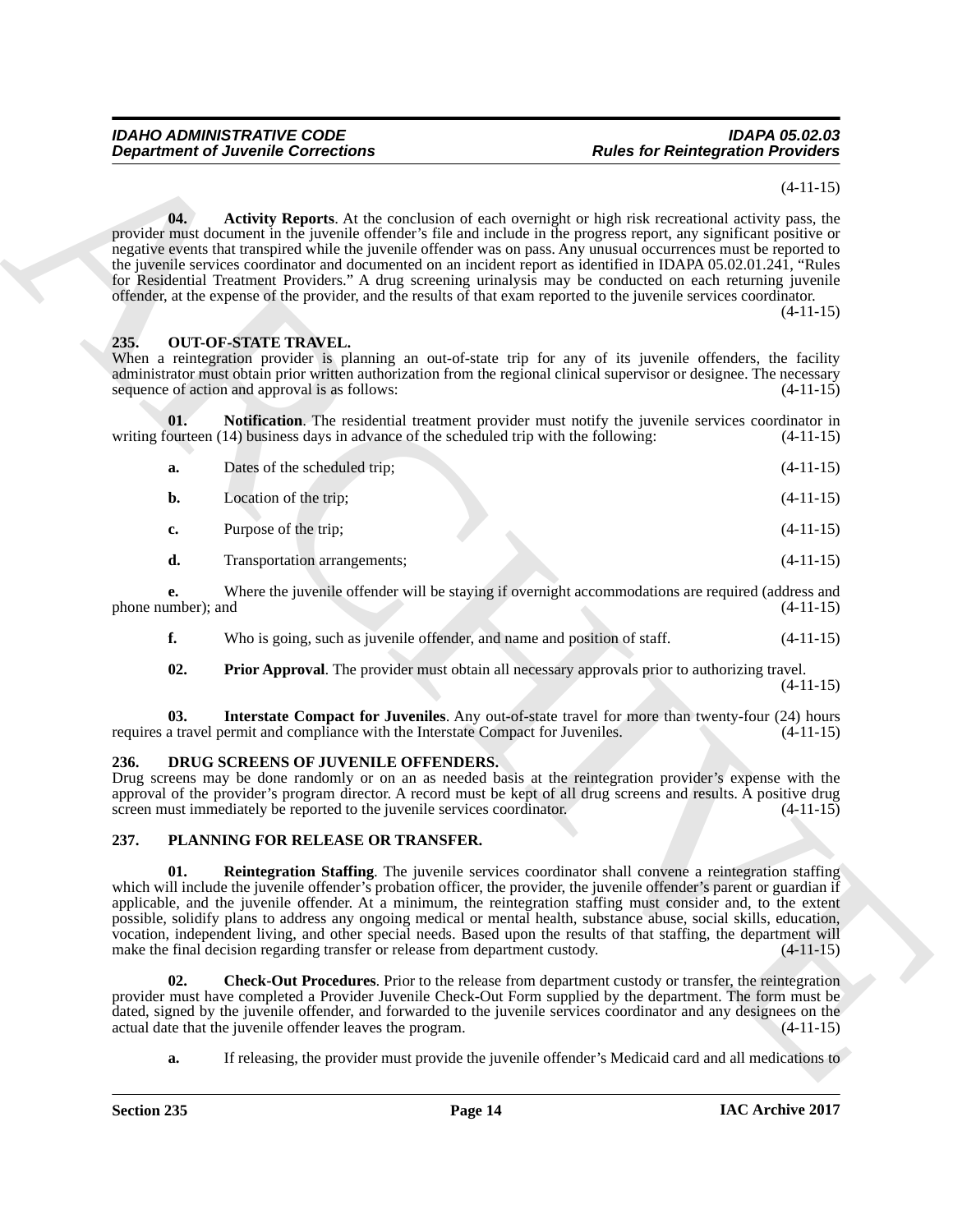the juvenile.  $(4-11-15)$ 

**b.** If transferring, the provider must provide the juvenile offender's Medicaid card and all medications to the individual or agency authorized to transport the juvenile offender. (4-11-15)

**c.** Within two (2) business days after a juvenile offender leaves the program, the provider must send any available dental or medical records to the privacy officer at the juvenile correctional center in Nampa. (4-11-15)

Within two (2) business days after a juvenile offender leaves the program, the provider must send a report showing the juvenile offender's total academic hours, credits, and associated grades directly to the juvenile correctional center in Nampa. The provider must maintain adequate documentation to support the submitted education reports. Timely receipt of these records is critical to assist the transition of the juvenile offender to another educational facility. The education files must be mailed within two (2) business days of the juvenile offender's transfer. (4-11-15)

#### <span id="page-14-5"></span>**03. Termination Prior to Completion**. (4-11-15)

**a.** When a provider believes a juvenile offender is at risk for transfer prior to program completion, the juvenile services coordinator must be notified as far in advance as possible so that a staffing with the regional clinical supervisor and, if necessary, the department's regional superintendent, may be held. The purpose of this staffing is to consider the circumstances which may require the transfer, and to make every effort to address the concerns with the provider to avoid the necessity of making another placement. The provider must document these efforts at problem solving. The department will make a decision about transfer based upon the results of this staffing and any subsequent work agreed upon with the provider. The provider can request transfer of a juvenile offender in the following circumstances: (4-11-15)

i. A pattern of documented behavior clearly indicating a lack of progress; or (4-11-15)

ii. Commission of one (1) or more serious or violent incidents that jeopardize the safety and security duals or the program.  $(4-11-15)$ of individuals or the program.

**b.** In matters involving life, health, and safety of any juvenile in department custody, the department love the juvenile offender immediately.  $(4-11-15)$ shall remove the juvenile offender immediately.

**c.** A final progress report must include, at a minimum, a report on progress or lack of progress on all service implementation plan areas, and recommendations for follow-up. The report must be forwarded to the juvenile services coordinator within twenty-four (24) hours of release from department custody or transfer prior to program completion.  $(4-11-15)$ 

#### <span id="page-14-0"></span>**238. -- 249. (RESERVED)**

#### <span id="page-14-3"></span><span id="page-14-2"></span><span id="page-14-1"></span>**250. EDUCATION SERVICES.**

**Department of Juvenile Connections**<br>
Archives the Reintegration Provident and the symphonic of the Section Provident and the symphonic of the ULIS<br>
Subsequence of the Section Provident and the symphonic of the Connection **01. Appropriate Services**. The provider must ensure that each juvenile offender is given appropriate educational and vocational services that are consistent with the juvenile offender's abilities and needs, taking into consideration age, level of functioning, and any educational requirements specified by state or federal law. Providers must assure that educational services provided as a part of an overall program play an integral part in the process of reclaiming juvenile offenders to responsible roles in society. Educational services must strive to facilitate positive behavior change by helping juvenile offenders to develop abilities in academic, workplace, and technological areas; to restructure harmful or limiting cognitive patterns; and, to adopt appropriate social interactions skills. Educational services provided by providers must use whatever combination of approaches and motivations that will best facilitate the learning process in conjunction with the service implementation plan. All educational services provided must meet all mandates of the Elementary Secondary Education Act (ESEA), the Individuals with Disabilities Education Act (IDEA), the Family Educational Rights and Privacy Act (FERPA), and the Rehabilitation Act of 1973 (Section 504). 504). (4-11-15)

<span id="page-14-4"></span>**02. Mandatory Enrollment**. Providers must ensure that all juvenile offenders involved in their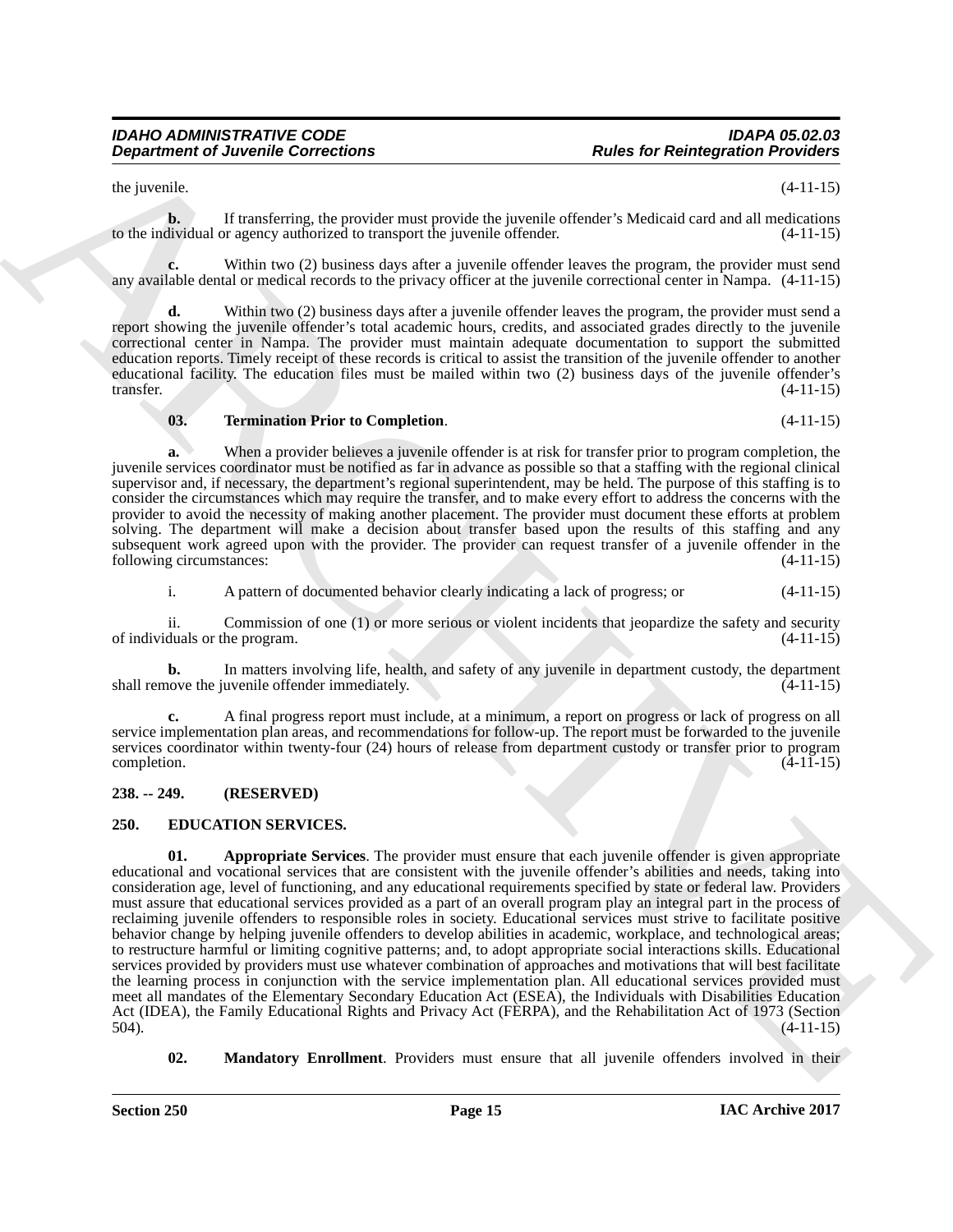programs who are of mandatory school age in the applicable state, or who have not yet obtained a General Educational Development (GED) or high school diploma, are enrolled in a school system or in a program approved and certified by the applicable state's Department of Education to provide both special education and other services. For those who have obtained a GED or high school diploma, an appropriate educational and vocational service must be provided in accordance with the service implementation plan. (4-11-15)

# <span id="page-15-0"></span>**251. -- 259. (RESERVED)**

### <span id="page-15-12"></span><span id="page-15-10"></span><span id="page-15-1"></span>**260. PROVISION OF MEDICAL SERVICES.**

**Dependent of Development and the system of the system of the system of the system of the system of the system of the system of the system of the system of the system of the system of the system of the system of the syste 01. Medical Care**. Each juvenile offender must be provided with medical, dental, optical, mental health, emergency or any other related health services while in the provider's care. Each provider must have access, on a twenty-four (24) hour basis, to a licensed general hospital, clinic or physician, psychiatrist, and dentist to provide juvenile offenders with professional and qualified medical or mental health services, including medications. The provider must coordinate services and assist juvenile offender in interpreting and complying with any follow up care as requested by healthcare provider. Any time a juvenile offender receives treatment under this section or for any health related service, a copy of any medical or dental assessments, treatments, test results, and follow up care must<br>be forwarded to the department's regional R.N. be forwarded to the department's regional R.N.

<span id="page-15-13"></span>**02. Medical Consent**. As part of the admission process, the provider must have a copy of the department's Release of Information and Consent form signed by a juvenile offender over eighteen (18) years of age.<br>The consent form must be filed in the juvenile offender's case file maintained by the provider. (4-11-15) The consent form must be filed in the juvenile offender's case file maintained by the provider.

<span id="page-15-11"></span>**03. Emergency Medical Treatment**. In cases of emergency medical treatment requiring signed authorization for juveniles in the custody of the department, the authorization may be signed by the department's regional R.N. or designee. This does not restrict the provider from taking action in life and death situations.(4-11-15)

<span id="page-15-14"></span>**04. Reimbursement Sources**. The provider must utilize private insurance or Medicaid, if available, for funding medical, dental, optical, mental health, or related services, and pharmaceutical products for any juvenile offender. The provider shall not seek reimbursement from private insurance or Medicaid for health services that are the fiscal responsibility of the provider pursuant to its contract with the department. Any health services not listed in these rules, other than emergency treatment, which was not approved in advance by the department's regional R.N. or designee, will be at the expense of the provider. (4-11-15)

# <span id="page-15-4"></span><span id="page-15-2"></span>**261. ADMISSION HEALTH SERVICES AND TREATMENT RECORDS.**

<span id="page-15-7"></span>**Prior Approval.** Prior approval or review from the department's regional R.N. is required for all health services, other than emergency services. Prior approval may be given for up to five (5) routine, pre-scheduled medical appointments. (4-11-15)

<span id="page-15-6"></span>**02. Medical Records**. The provider must assist the juvenile offender in organizing medical information, instructions, prescriptions and any necessary follow up papers in a designated medical folder. Any time a juvenile offender receives treatment under this section or for any health related service, the provider must retain the original medical record and shall immediately send a copy to the department's regional R.N. (4-11-15)

<span id="page-15-5"></span>**03. Medical Billing**. The direct care provider must submit medical bills directly to the department's R.N. that approved the provision of services. (4-11-15) regional R.N. that approved the provision of services.

# <span id="page-15-8"></span><span id="page-15-3"></span>**262. PRIVACY OF MEDICAL RECORDS AND INFORMATION.**

To the extent the provider has medical information, confidentiality of personal health information of each juvenile offender must be maintained in accordance with the Privacy Regulations promulgated under HIPAA of 1996 or, if more stringent, the laws of the applicable state. Compliance with these regulations is the responsibility of the provider. Staff shall be provided information about a juvenile offender's medical condition only when that knowledge is necessary for the performance of their job duties. (4-11-15)

<span id="page-15-9"></span>**Privacy Officer**. The provider must appoint a privacy officer to oversee that the control and maintenance of all juvenile offender health and medical records is in compliance with the federal Privacy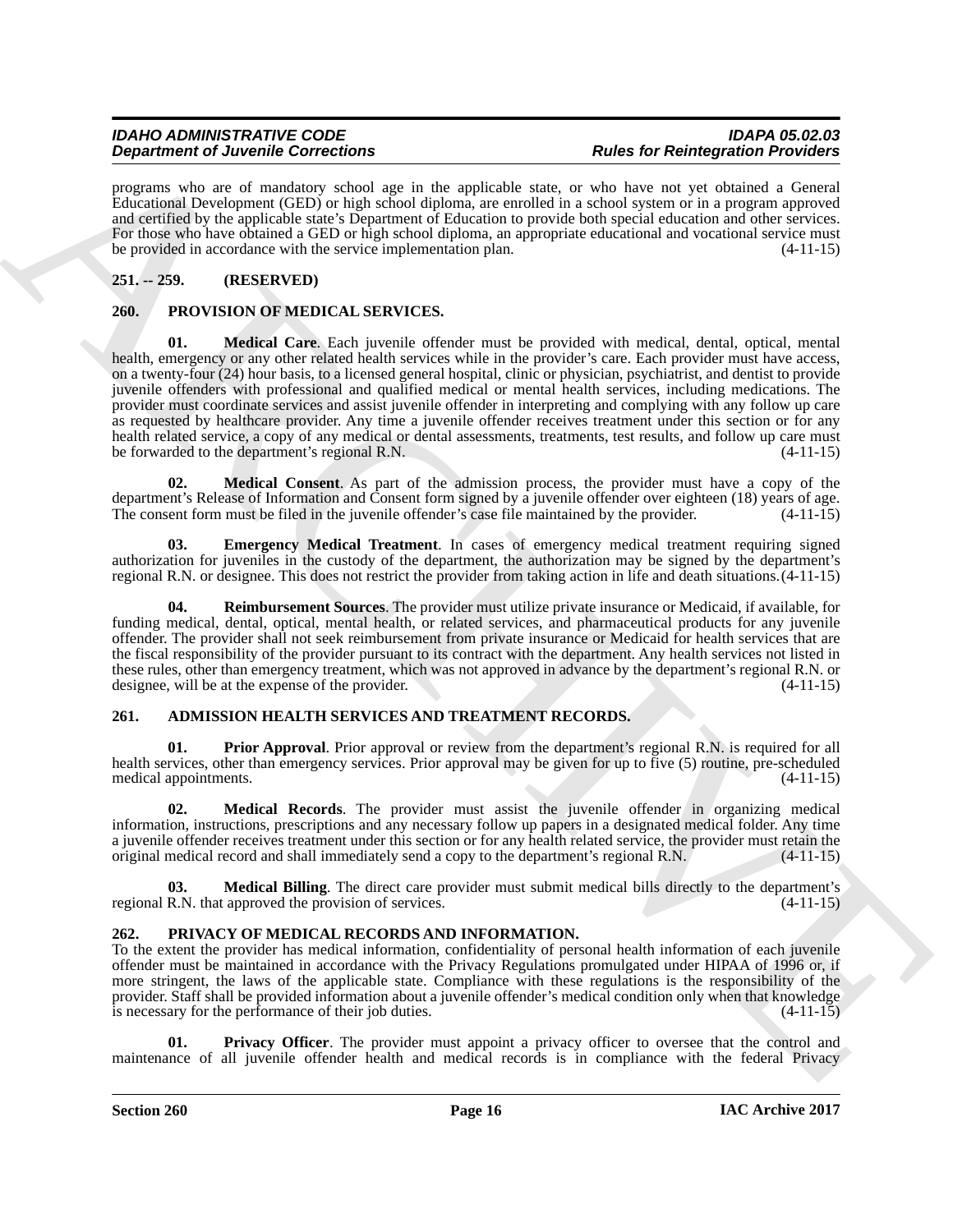Regulations, 45 Code of Federal Regulations Sections 160 and 164. (4-11-15)

<span id="page-16-15"></span>**02. Separate Records**. All juvenile offender medical and health records must be kept in files that are physically separated from other juvenile offender files and information, and under a system of security against unauthorized access. (4-11-15)

#### <span id="page-16-9"></span><span id="page-16-0"></span>**263. NOTIFICATION OF CRITICAL HEALTH INCIDENTS.**

The provider must immediately report critical medical and mental health incidents according to IDAPA 05.02.01.241, "Rules for Residential Treatment Providers." (4-11-15)

#### <span id="page-16-8"></span><span id="page-16-4"></span><span id="page-16-1"></span>**264. INFECTIOUS DISEASES.**

**Department of Juvenile Connections**<br>
Research Reliefation Projections<br>
Research Reliefation Projections<br>
Research Reliefation Projection Projections<br>  $\frac{1}{2}$ <br>  $\frac{1}{2}$ <br>  $\frac{1}{2}$ <br>  $\frac{1}{2}$ <br>  $\frac{1}{2}$ <br>  $\frac{1}{2}$ <br>  $\frac{$ **01. Policies**. The provider must establish policies and procedures for serving juvenile offenders with infectious diseases such as tuberculosis, hepatitis, and HIV or AIDS. These policies and procedures should address the management of infectious diseases, provide an orientation for new staff and juvenile offenders concerning the diseases, and ongoing education for staff and juvenile offenders regarding these diseases. Policies and procedures should be updated as new information becomes available. Individual health information or counseling will be made available by a medical health professional for juvenile offenders diagnosed with an infectious disease. (4-11 available by a medical health professional for juvenile offenders diagnosed with an infectious disease.

<span id="page-16-6"></span>**HIV Testing**. In accordance with law, a juvenile offender over age fourteen (14) may request that he be tested for the presence of HIV. Any such juvenile offender requesting to be tested should be taken to a public health facility or, if available, a facility which accepts Medicaid reimbursement for administration of the test.

(4-11-15)

<span id="page-16-5"></span>**03. Examinations**. Examinations must be performed on any juvenile offender by medical professionals for all symptomatic cases of communicable diseases such as tuberculosis, ova and parasites, infectious hepatitis, and sexually transmitted diseases. Juvenile offenders will be tested and, if indicated, treate hepatitis, and sexually transmitted diseases. Juvenile offenders will be tested and, if indicated, treated.

<span id="page-16-7"></span>**Notifications**. The provider must notify the department's regional R.N. within three (3) business ve test results, treatment recommendations, and follow up care. (4-11-15) days of any positive test results, treatment recommendations, and follow up care.

#### <span id="page-16-10"></span><span id="page-16-2"></span>**265. PREGNANCY.**

<span id="page-16-11"></span>**01. Individual Medical Plan**. Within the individual medical plan, specific goals and objectives will be developed when a pregnancy has been diagnosed. The plan must be based on the orders of the juvenile offender's licensed healthcare provider and must include special care, location for delivery, regular medical check-ups, and special dietary and recreational needs. A copy of the individual medical plan will be sent to the department's regional R.N. (4-11-15)  $R.N.$  (4-11-15)

<span id="page-16-14"></span>**02. Parenting Classes**. Parenting classes must be an integral part of the individual medical plan for all pregnant female juvenile offenders. This service should also be offered as a priority to male juvenile offenders in department custody who are already fathers or whose spouse or girlfriend is expecting a child. (4-11-15) department custody who are already fathers or whose spouse or girlfriend is expecting a child.

<span id="page-16-13"></span>**03. Medicaid Reimbursement**. Medical services relating to pregnancy must be provided by a licensed healthcare provider and facility accepting Medicaid reimbursement, unless medical expenses are paid by the juvenile<br>offender's family. (4-11-15) offender's family.

<span id="page-16-12"></span>**Infant Care**. When an infant is delivered and the mother continues in department custody, the infant must be placed with an appropriate family member or in the temporary care of the Family and Children Services Division of the Idaho Department of Health and Welfare, subject to any necessary court approval. At no time<br>shall the infant remain in the provider's facility. shall the infant remain in the provider's facility.

#### <span id="page-16-16"></span><span id="page-16-3"></span>**266. REFUSAL OF TREATMENT.**

Refusal of medications or treatment recommended by a physician for three (3) days requires immediate notification to the department's regional R.N. according to IDAPA 05.02.01.241, "Rules for Residential Treatment Providers."

 $(4-11-15)$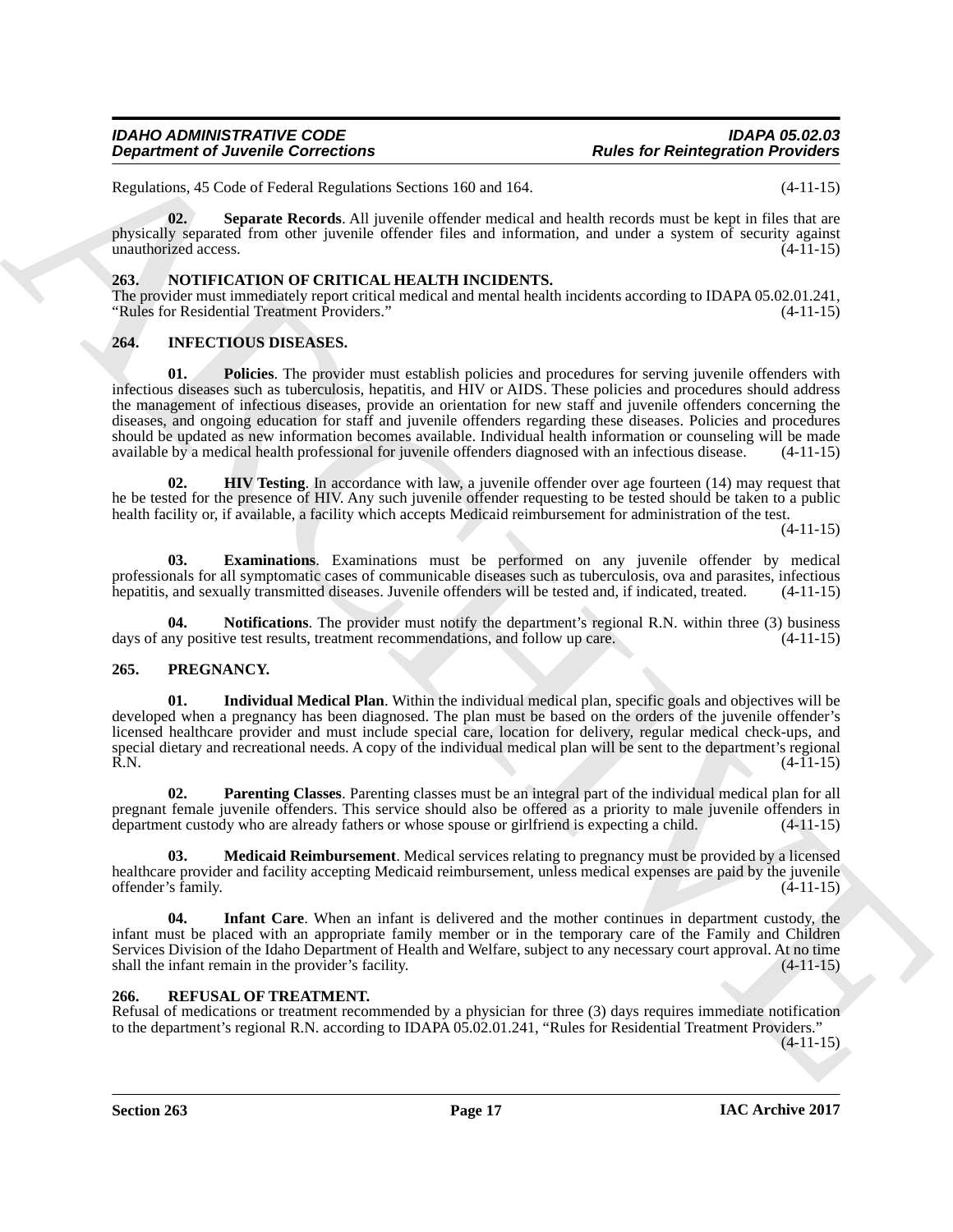<span id="page-17-5"></span><span id="page-17-4"></span>**01. Refusal of Recommended Treatment by Physician**. If a juvenile offender chooses to refuse treatment or medication recommended by a physician, the juvenile offender must sign a detailed statement refusing this care. This refusal form must be sent from the direct care service provider to the regional R.N. (4-11-15)

**Department of Justice Connection 2**<br> **Although Connective Connective Connective Connective Connective Connective Connective Connective Connective Connective Connective Connective Connective Connective Connective Connecti 02. Where Refusal Poses Significant Risk**. If a juvenile offender refuses a treatment or medication for a condition which poses a significant risk of death or permanent physical impairment, the provider must issue its approval for the immediate administration of the medical treatment or medication in accordance with standard  $practive.$  (4-11-15)

### <span id="page-17-6"></span><span id="page-17-0"></span>**267. USE OF MEDICATIONS.**

The provider must have written policies and procedures governing the use and administration of medication to juvenile offenders. Policies must conform to all applicable laws and regulations including, but not limited to, those of the Idaho Department of Health and Welfare.

<span id="page-17-7"></span>**01. Medication Management Upon Arrival**. If the juvenile offender is taking medication, the reintegration provider must schedule an initial medication management appointment for the juvenile offender within five (5) business days of arrival into the program. (4-11-15) five  $(5)$  business days of arrival into the program.

**02. Notification**. If initiating or modifying any medication, the department's regional R.N. must be Notification must include the following: notified. Notification must include the following:

<span id="page-17-8"></span>

|  | The name of the prescribed medication: | $(4-11-15)$ |  |
|--|----------------------------------------|-------------|--|
|  |                                        |             |  |

**b.** The name and phone number of the prescribing doctor, nurse practitioner, or physician's assistant; and  $(4-11-15)$ 

<span id="page-17-3"></span>**c.** The reason the medication is being prescribed. (4-11-15)

#### <span id="page-17-1"></span>**268. FIRST AID KITS.**

Each provider must maintain first aid kits. Basic first aid kits that do not include medications or sharp tools may be kept unlocked. Any complete first aid kit with medications, wound rinses, scissors, tweezers, or other such objects must be kept locked and placed in areas of the program readily accessible to staff.  $(4-11-15)$ 

<span id="page-17-2"></span>**269. -- 999. (RESERVED)**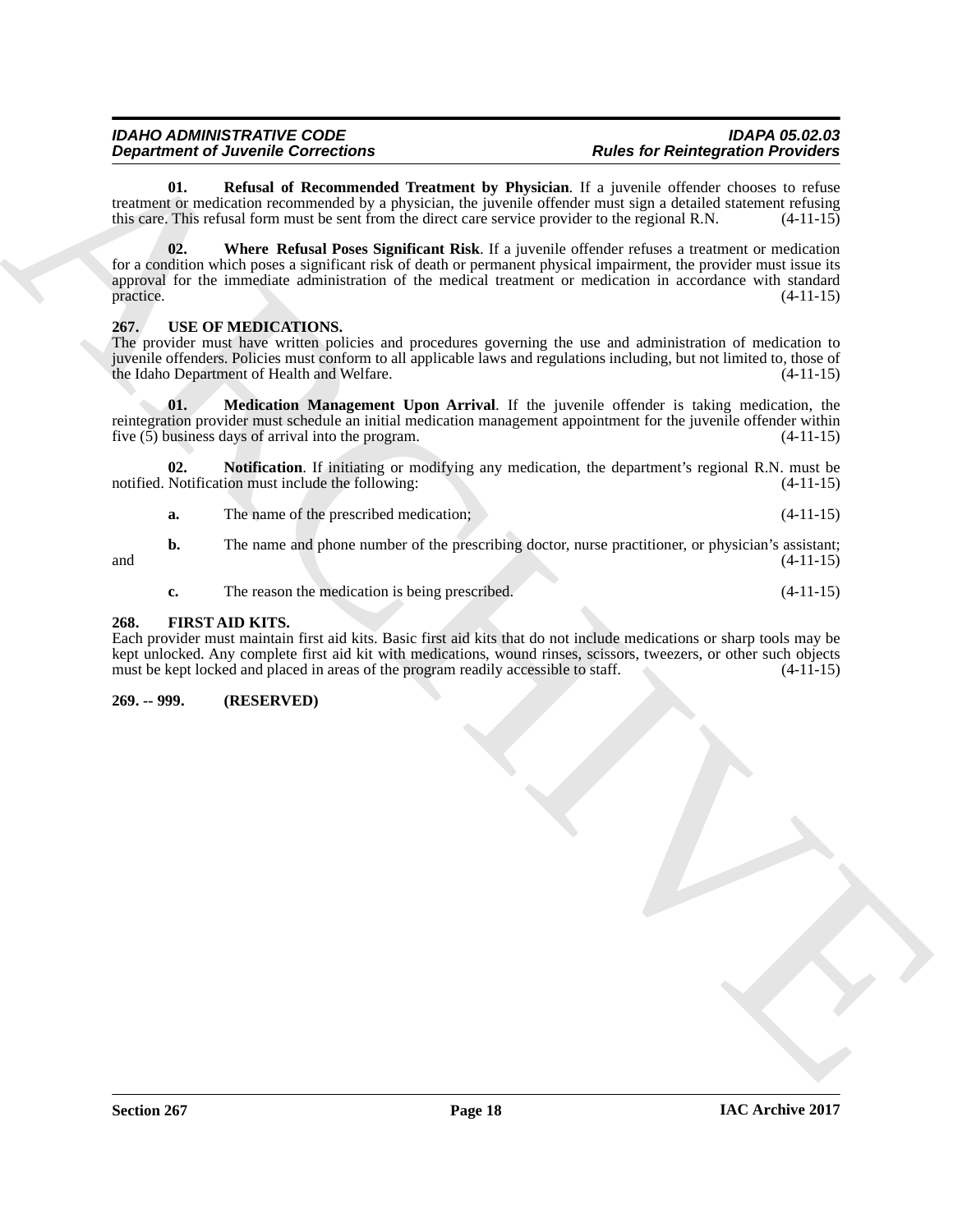# *Subject Index*

### **A**

Activities 13 Activity Reports 14 Consent Forms 13 Recreational Activities 13 Staff Requirements for Group Activities 13 Administrative Appeals 3 Admission Health Services & Treatment Records 16 Medical Billing 16 Medical Records 16 Prior Approval 16 Applicability 5 Authority To Inspect 5 Inspections 5 Site Visit 5

#### **C**

Case Management Reporting Requirements 11 Final Progress Report 12 Juvenile Offender and Family Involvement 11 Participation in the Progress Assessment/ Reclassification 11 Progress Notes 11 Progress Report 11 Relapse Prevention Plan 11 Report Distribution 12 Service Implementation Plan 11 Service Implementation Plan Adjustments 11 Clothing & Personal Items 5 Community Service & Restitution 7 Community Service 7 Court Ordered Restitution 7 Restitution for Program Damages 7

#### **D**

Definitions 3 Body Cavity Search 3 Body Search, Clothed 4 Body Search, Unclothed 4 Education Plan 4 General Education Student 4 Health Services 4 Independent Living Services 4 Individual Community Pass 4 Individual Education Plan (IEP) 4 Medical Health Professional 4 Privileged Mail 4 Reintegration Placement 4 Drug Screens of Juvenile Offenders 14

# **E**

Education Services 15 Appropriate Services 15 Mandatory Enrollment 15 Employment Of Juvenile Offenders 6 Employment 6 Employment Opportunities 6

### **F**

First Aid Kits 18 Food Service 5

# **G**

Guidelines For Specific Services 10 Counseling and Other Outpatient Services 10 Life Skills & Independent Living 10

#### **I**

Incorporation By Reference 3 Infectious Diseases 17 Examinations 17 HIV Testing 17 Notifications 17 Policies 17 Initiation Of Services 5

# **J**

Juvenile Offender Mail 7 Distribution of Mail 8 Packages 8 Privileged Mail 8 Publications 8 Reading 7 Restrictions 7

### **L**

Legal Authority 3 Interstate Compact on Juveniles 3 Section 20-504(10), Idaho Code 3 Section 20-504(12), Idaho Code 3

# **N**

Notification Of Critical Health Incidents 17

# **O**

Office -- Office Hours -- Mailing Address And Street Address Out-Of-State Travel 14 Notification 14 Prior Approval 14 Overnight Community Passes 12 Documentation 13 Frequency 13

Potential Risk to Public Safety 12

[A](#page-12-4) distribution is a considered by the constraints of the strength of the strength of the strength of the strength of the strength of the strength of the strength of the strength of the strength of the strength of the stre **P** Personal Funds 6 Funds Handled by a Provider 6 Reporting Requirements 7 Transfer of Personal Funds 7 Planning For Release Or Transfer 14 Check-Out Procedures 14 Reintegration Staffing 14 Termination Prior to Completion 15 Pregnancy 17 Individual Medical Plan 17 Infant Care 17 Medicaid Reimbursement 17 Parenting Classes 17 Privacy Of Medical Records & Information 16 Privacy Officer 16 Separate Records 17 Programming 9 Basic Program Requirements 9 General Requirements 9 Provision Of Medical Services 16 Emergency Medical Treatment 16 Medical Care 16 Medical Consent 16 Reimbursement Sources 16 Public Records Act Compliance 3

# **R**

Refusal Of Treatment 17 Refusal of Recommended Treatment by Physician 18 Where Refusal Poses Significant Risk 18 Religious Services 5 Attendance 5 Risk to Community 5 Transportation 5 Visits 6 Voluntary Practice 5

# **S**

Searches For Contraband 8 Body Cavity Searches 9 Clothed Body Searches 8 Contraband Disposal 9 Documentation of Searches 9 Policies & Procedures Governing Consequences 8 Searches of Personal Items 8 Unclothed Body Searches 8